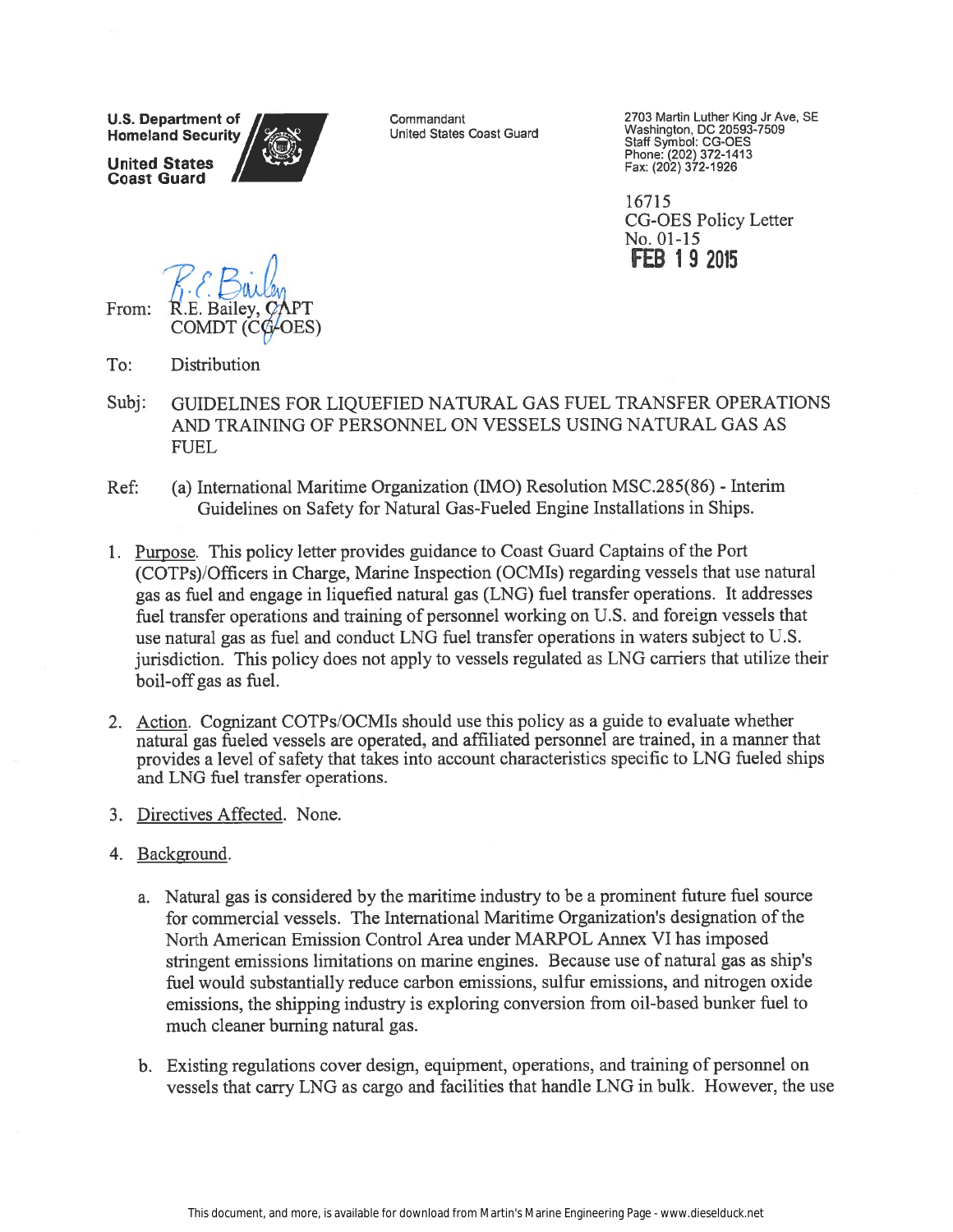### Subj: GUIDELINES FOR LIQUEFIED NATURAL GAS FUEL TRANSFER OPERATIONS AND TRAINING OF PERSONNEL ON VESSELS USING NATURAL GAS AS FUEL

16715 CG-OES Policy Letter No. 01-15

of LNG as fuel is a relatively new concept in the United States. Although some existing regulations apply to LNG fuel transfer operations, the Coast Guard has not established regulations specifically for vessels that receive LNG for use as fuel.

- c. As a result, the maritime industry is looking to the Coast Guard to fill the "gap" by recommending appropriate safety measures for the safe transfer of LNG and use of LNG as a marine fuel. This policy letter contains recommendations for LNG fuel transfer operations on vessels using LNG as fuel, and for the training of personnel on such vessels.
- d. The existing regulation at 46 CFR 15.405 requires that each credentialed mariner be familiar with the relevant characteristics of the vessel appropriate to his or her duties and responsibilities prior to assuming those duties and responsibilities. Additionally, Enclosure (3) provides training guidance, familiarization training, and information on emergency exercises for personnel who will work aboard vessels using gases or low flashpoint fuels, which includes the use of LNG as fuel.

#### 5. Discussion.

- a. Waterfront facilities handling LNG in bulk are subject to existing regulations at 33 CFR part 127. Vessels carrying LNG that is intended for transfer to other vessels for use as fuel also are subject to existing regulations, notably 46 CFR subchapter D, and in most cases 46 CFR part 154, and 33 CFR parts 155 and 156. This policy letter and Enclosure (1) provide guidance for COTPs/OCMIs on how these existing regulations apply to LNG fueling operations. COTPs/OCMIs must ensure that LNG fuel transfer operations comply with existing applicable and enforceable regulations.
- b. Additionally, this policy letter and Enclosures (1) and (2) provide guidance on recommended safety procedures that COTPs/OCMIs should consider when evaluating proposed LNG as fuel transfer operations so that these transfers can occur safely and securely. As a reminder, it is the responsibility of the operator of the facility and/or the supplying vessel to ensure that the receiving vessel has the necessary personnel and equipment to safely and securely participate in the conduct of an LNG transfer operation, as set forth in 33 CFR Part 127. However, each person in charge on both the receiving vessel and the supplying vessel or facility must complete the declaration of inspection required by applicable federal regulations and verify that all requirements are met.
- c. Existing regulations at 33 CFR parts 127, 155, and 156 require transfer procedures be provided. Enclosures (1) through (3) provide recommendations on transfer procedures and training specific to use of LNG as fuel and recommendations for bunkering systems on vessels using LNG as fuel.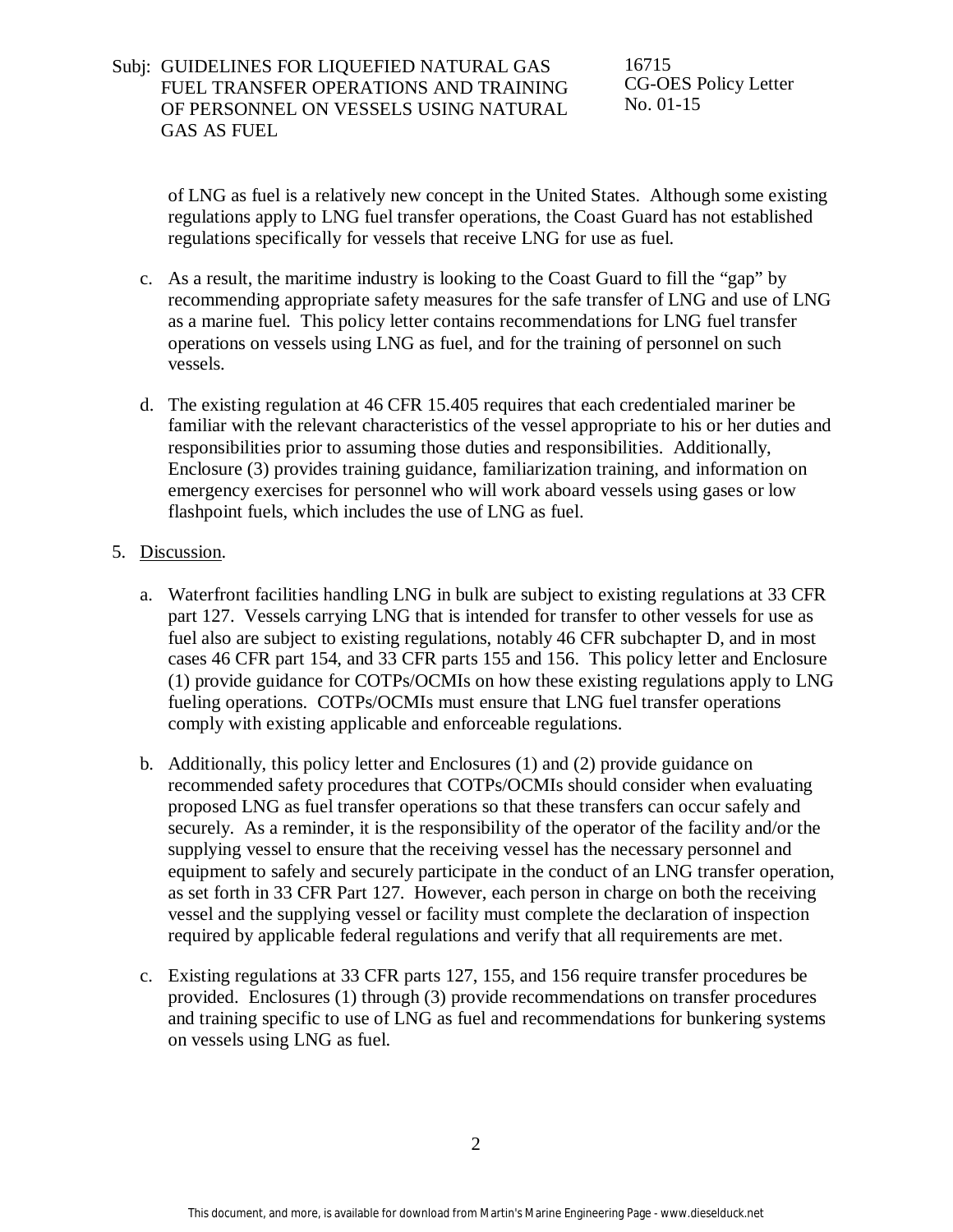### Subj: GUIDELINES FOR LIQUEFIED NATURAL GAS FUEL TRANSFER OPERATIONS AND TRAINING OF PERSONNEL ON VESSELS USING NATURAL GAS AS FUEL

16715 CG-OES Policy Letter No. 01-15

- d. The existing regulation at 46 CFR 15.405 requires that each credentialed mariner be familiar with the relevant characteristics of the vessel appropriate to his or her duties and responsibilities prior to assuming those duties and responsibilities. Additionally, Enclosure (3) provides training guidance for personnel who will work aboard vessels using gases or low flashpoint fuels, which includes the use of LNG as fuel.
- e. Existing regulations at 33 CFR 156.118 allow the COTP to require at least 4 hours advance notice of the time and place of a transfer operation involving certain facilities and/or self-propelled vessels. The COTP should require this notice where applicable, because this may help the COTP/OCMI ensure that transfer procedures and a declaration of inspection are provided as required by the applicable regulations.
- f. While in waters subject to the jurisdiction of the United States, vessels should only receive LNG for use as fuel from the following sources:
	- (1) Waterfront facilities that meet the applicable requirements of 33 CFR Part 105 and 127 , which includes LNG transfers from tank trucks and rail cars;
	- (2) Vessels that meet the applicable design requirements of 46 CFR Subchapter D and, if applicable, 46 CFR Part 154; or alternate design standards approved by Commandant, U.S. Coast Guard Headquarters, Office of Design and Engineering Standards, (CG-ENG). Please see Enclosure (1), footnote 1, for supplemental information regarding use of manned and unmanned non-self-propelled tank barges.
- g. Transfer of LNG from a vessel using natural gas as fuel should not be conducted, except in the case of emergencies that may endanger the safety of life, property, or the environment, or as otherwise authorized by a COTP for tank cleaning, repair, and similar procedures. This guidance does not pertain to vessels that are built and operated to carry LNG as a cargo.
- h. This policy letter does not provide guidance on vessel design criteria for natural gas fuel systems. For policy guidance related to the design criteria of such systems on U.S. certificated vessels, please refer to: CG-521 Policy Letter No. 01-12, dated April 19, 2012. It may be accessed at: [http://www.uscg.mil/hq/cg5/cg521/docs/0112.pdf.](http://www.uscg.mil/hq/cg5/cg521/docs/0112.pdf) This policy letter does not apply to uninspected vessels; however, the guidance it contains may be considered useful to owners and operators of uninspected vessels desiring to use LNG as fuel. Questions related to LNG fuel use on uninspected vessels should be directed to the local COTP in the zone where the vessel would intend to operate. Foreign vessels operating in U.S. waters should provide documentation indicating that the design of its natural gas fuel system complies with reference (a) and has been reviewed and approved by its flag administration or a class society authorized to act on the flag administration's behalf. Questions related to the design of these systems should be referred to the Coast Guard Marine Safety Center.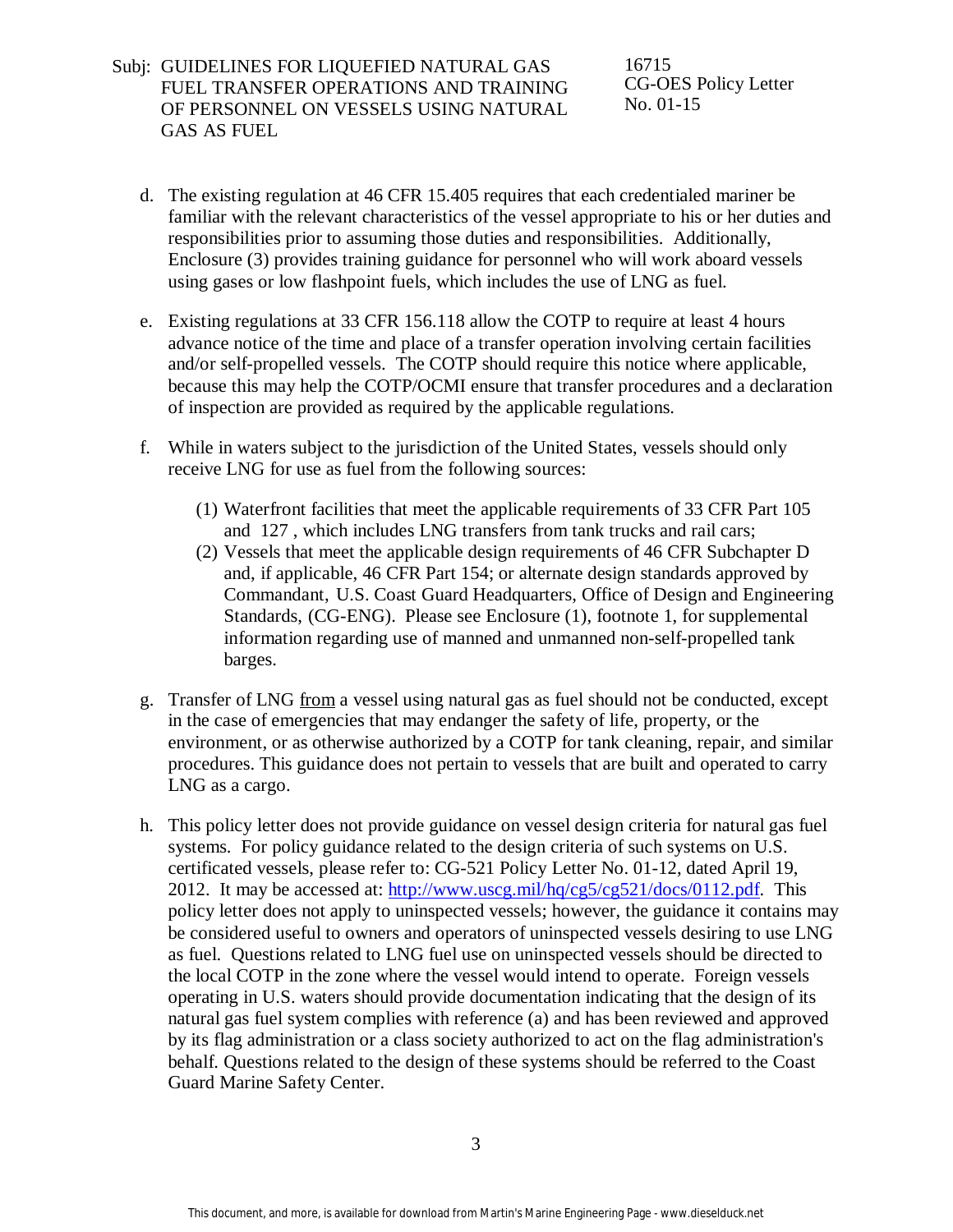Subj: GUIDELINES FOR LIQUEFIED NATURAL GAS FUEL TRANSFER OPERATIONS AND TRAINING OF PERSONNEL ON VESSELS USING NATURAL GAS AS FUEL

16715 CG-OES Policy Letter No. 01-15

- i. Except for the guidance on training, this policy letter does not provide guidance on other gaseous fuel systems such as Compressed Natural Gas (CNG) or Liquefied Petroleum Gas (LPG). At this time and unlike LNG, there appears to be little interest in the use of these commodities as a marine fuel. Accordingly, the Coast Guard will evaluate proposals for using these and other gaseous fuel systems on a case-by-case basis. Owners and operators interested in using gaseous fuels other than LNG should contact the Coast Guard Marine Safety Center.
- 6. Disclaimer. While the guidance contained in this document may assist the industry, public, Coast Guard, and other Federal and State regulators in applying statutory and regulatory requirements, the guidance is not a substitute for applicable legal requirements nor is it a regulation itself. Each COTP has discretionary authority on how best to address specific safety and security concerns within his/her area of responsibility. Nothing in this policy letter is meant to override or subvert the discretion of the COTP when addressing the unique safety and security concerns for an LNG operation.
- 7. Changes. This policy letter will be posted on the web at [www.homeport.uscg.mil.](http://www.homeport.uscg.mil/) Changes to this policy will be issued as necessary. Suggestions for improvements of this policy should be submitted in writing to Commandant, U.S. Coast Guard Headquarters, Office of Operating and Environmental Standards, (CG-OES) at the address listed on the first page.

#

- Dist: CG-ENG CG-CVC CG-FAC CG MSC CG LGC NCOE CG OCS NCOE All Area/District (p) offices All Sector/MSUs/MSDs Activities Europe Activities Far East
- Encl: (1) Guidance for LNG Fuel Transfer Operations and Training of Personnel on Vessels Using Liquefied Natural Gas as Fuel
	- (2) Excerpts of Resolution MSC.285(86), Chapters 2, 5, and 8
	- (3) Interim Guidance on Training for Mariners on Vessels using Gases or Other Low Flashpoint Fuels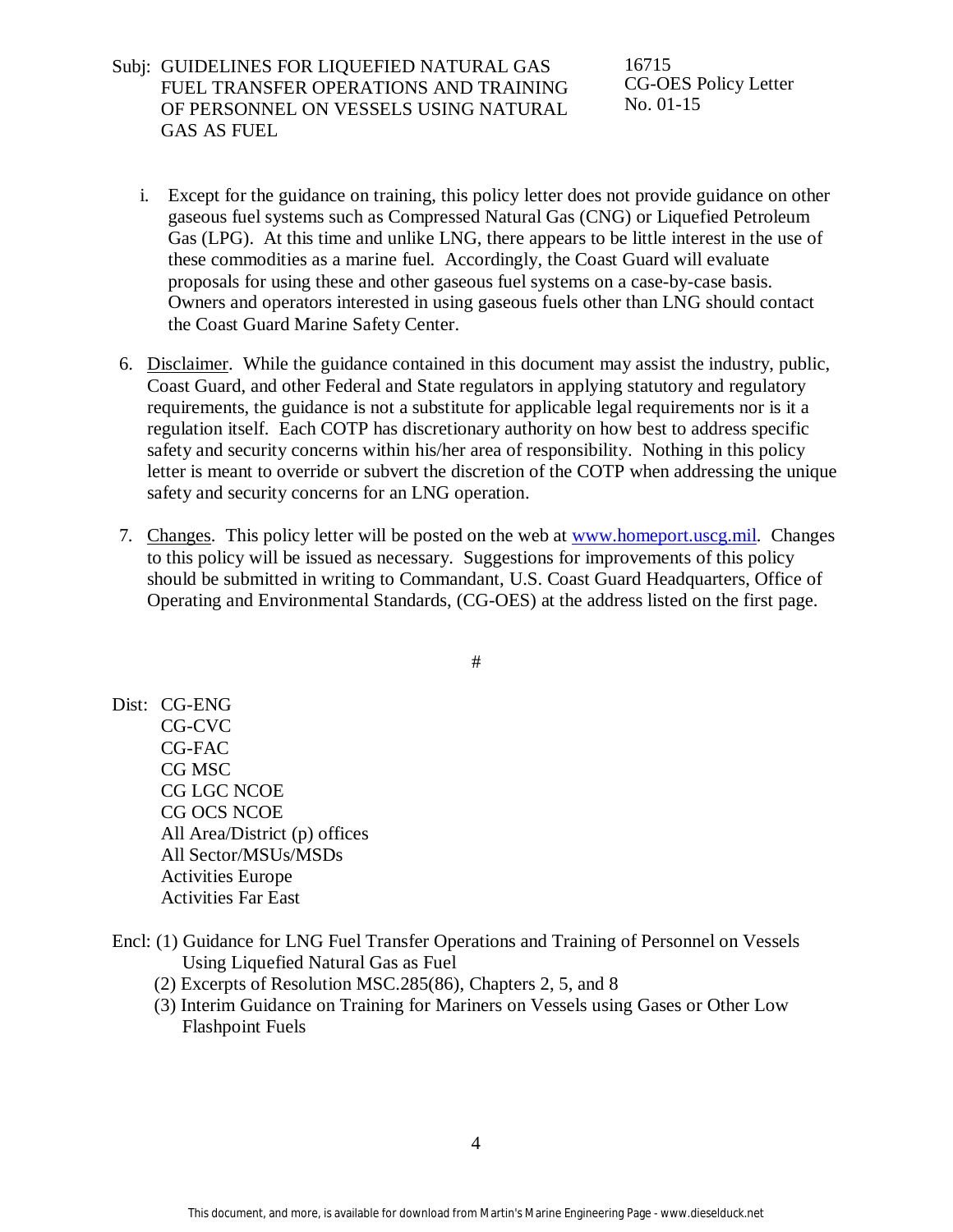# Guidance for LNG Fuel Transfer Operations on Vessels Using Natural Gas as Fuel

The guidelines described below are derived from the Coast Guard's regulations governing the safe design, construction, equipment, inspection, testing and operation of vessels that carry oil and hazardous materials in bulk. As used in this policy letter, "bulk" means without mark or count and directly loaded into a hold or tank on a vessel without containers or wrappers. With regard to procedures for fuel transfer operations and specialized equipment on vessels using natural gas as fuel, the guidelines below may be used to achieve a level of safety that takes into account characteristics specific to LNG fueled ships and LNG fuel transfer operations. Although low pressure natural gas is the end product used for combustion in a vessel's engine, it is normally transfered and stored aboard the vessel as either a cryogenic liquid or a highly pressurized compressed gas. Accordingly, special consideration must be given to the differences that exist between various types of fuel used and handled by vessel personnel. More information and specific details related to natural gas and other alternative fuels can be obtained by visiting the U.S. Department of Energy's Alternative Fuels Data Center website at: [http://www.afdc.energy.gov](http://www.afdc.energy.gov/)

### Existing Regulations for Vessels and Facilities Providing LNG as Fuel

Existing 46 CFR Chapter I, Subchapter D prescribes the rules and regulations for tank vessels, including manned and unmanned tank barges, and provides for the uniform administration of vessel inspection requirements applicable to tank vessels carrying regulated cargoes listed in 46 CFR Table 30.25-1. Existing 46 CFR Part 154 prescribes safety standards for self-propelled vessels carrying bulk liquefied gas cargoes including natural gas. [1](#page-4-0)

46 CFR Subchapter D and 46 CFR Part 154 set forth comprehensive regulatory schemes that include requirements for vessel design, construction, equipment, inspections, tests and operations for vessels carrying LNG as cargo. These regulations direct the owner and operator of the vessel, and agent(s), to ensure that personnel involved in transfer operations possess the appropriate qualifications and understand the procedures to complete a safe transfer. To accomplish this, 46 CFR Subchapter D and 46 CFR Part 154 apply certain requirements of 33 CFR Part 155 Subpart C.

Existing 33 CFR Part 127 governs the designation and qualifications of the person in charge of a facility transfer operation and sets forth natural gas transfer procedures, noting that transfer requirements applicable to the vessel are published in 46 CFR Part 154 (see 33 CFR 127.319).

Existing regulations also provide for implementation of safety and security measures by the COTP, such as limited-access safety and security zones, where appropriate (see, generally, 33 CFR part 165).

 $\overline{a}$ 

<span id="page-4-0"></span><sup>&</sup>lt;sup>1</sup> Manned and unmanned non self-propelled barges are subject to the requirements of 46 CFR Subchapter D. In accordance with 46 CFR 30.01-5(g), manned barges carrying any of the cargoes listed in Table  $30.25$ -1 are considered individually by the Commandant and may be required to comply with the requirements of 46 CFR Subchapter O, as applicable, as well as the requirements of 46 CFR Subchapter D. The U.S. Coast Guard, Headquarters Office of Design and Engineering Standards, Commandant (CG-ENG), has determined that unmanned barges proposed to carry LNG in bulk should also be reviewed under 46 CFR Subchapter O as novel vessel designs that require concept approval.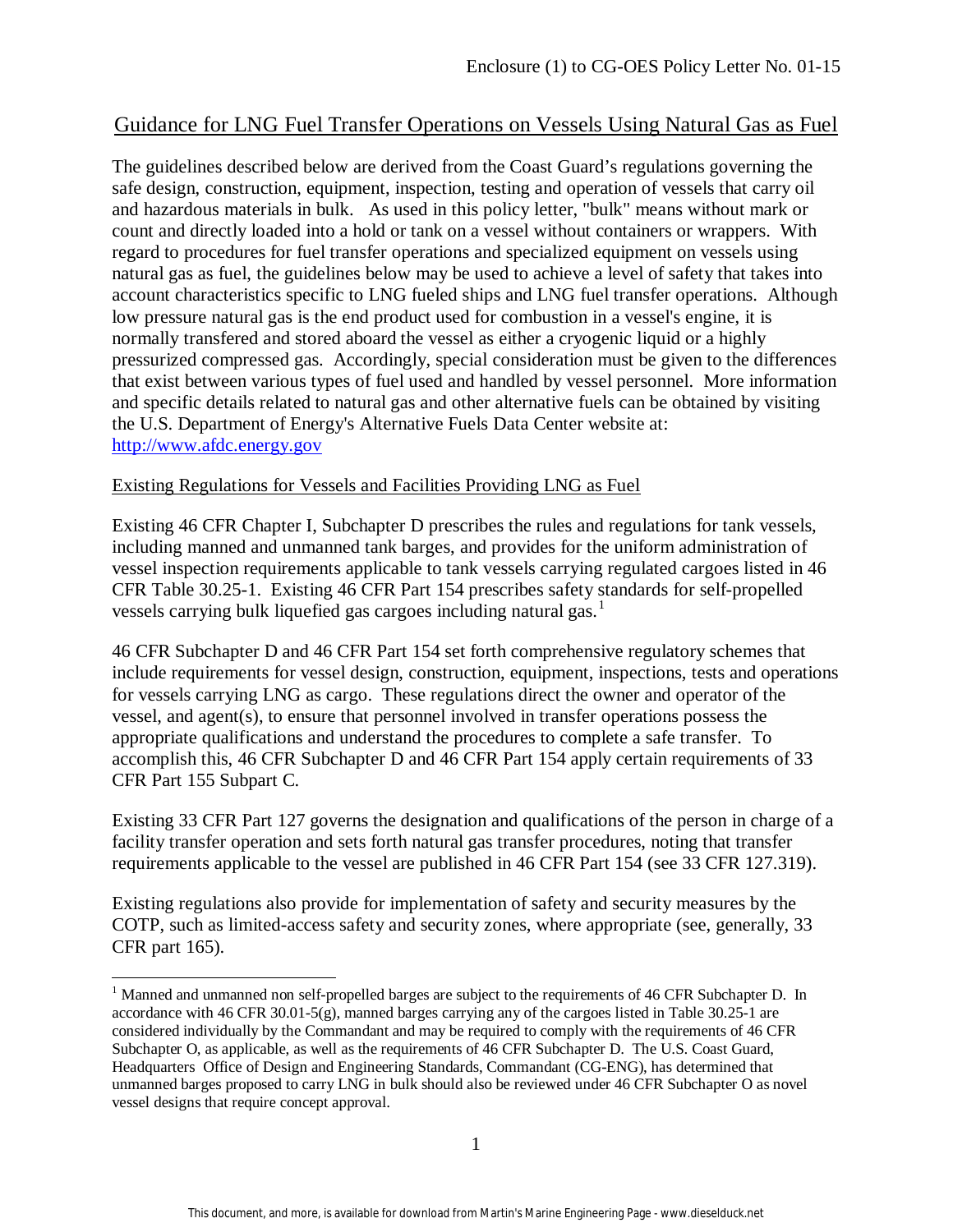#### Operations, Emergency, and Maintenance Manuals

Existing regulations at 33 CFR 127.305 - 127.309 outline the requirements for having operations and emergency manuals at waterfront facilities handling LNG. Additionally, existing regulations at 46 CFR 154.1810 require vessels carrying LNG as cargo to maintain a cargo manual which lists specific details relative to the cargo, cargo systems, emergency measures, symptoms, and corrective actions to be taken in the event of an emergency. To help ensure LNG operations are conducted safely, each owner or operator of a vessel using natural gas as fuel should develop similar information which is based on specific details of their vessel and their intended operations. Each vessel should have an LNG fuel transfer system operations manual and an emergency manual which includes, but is not limited to, the information below. The master of a vessel using LNG as fuel should ensure that all personnel involved with LNG fuel use, transfer, or emergency response are familiar with the contents of the LNG fuel transfer system operations manual and meet the basic standard of competence or advanced standard of competence outlined in Enclosure (3) as appropriate for the duties to which they are assigned.

- a. Each LNG fuel transfer system operations manual should contain vessel-specific information, which includes, but is not limited to, the following as applicable:
	- (1) A description of LNG, its handling hazards as a liquid or as a gas, including frostbite or asphyxiation, its safety equipment, personal protection equipment (PPE), and necessary first aid measures;
	- (2) A description of the dangers of asphyxiation from inert gas on the vessel;
	- (3) Identification of the locations where the risk of an LNG leak and damage to steel structures is high and the measures in place (e.g. water curtains, drip pans, spill trays, specialized materials, etc.) to mitigate embrittlement of the steel structures as a result of leakage of LNG during transfer operations;
	- (4) A description of the LNG containment system, including pressure and temperature ranges and relief valve settings;
	- (5) A description of the LNG tank measurement and instrumentation system for level, pressure, and temperature control.
	- (6) A description of the operational conditions (including normal operations and bunkering) of the LNG fuel tanks, including pressures and temperatures for expected operating conditions and associated monitoring equipment;
	- (7) A definition of the operating envelope for which safe transfer operations can and cannot occur.
	- (8) Descriptions and diagrams of the components of the LNG fuel transfer system, including, but not limited to, the following as applicable:
		- (i) Recirculating, vapor, or condensate return system;
		- (ii) LNG fuel tank cool down system;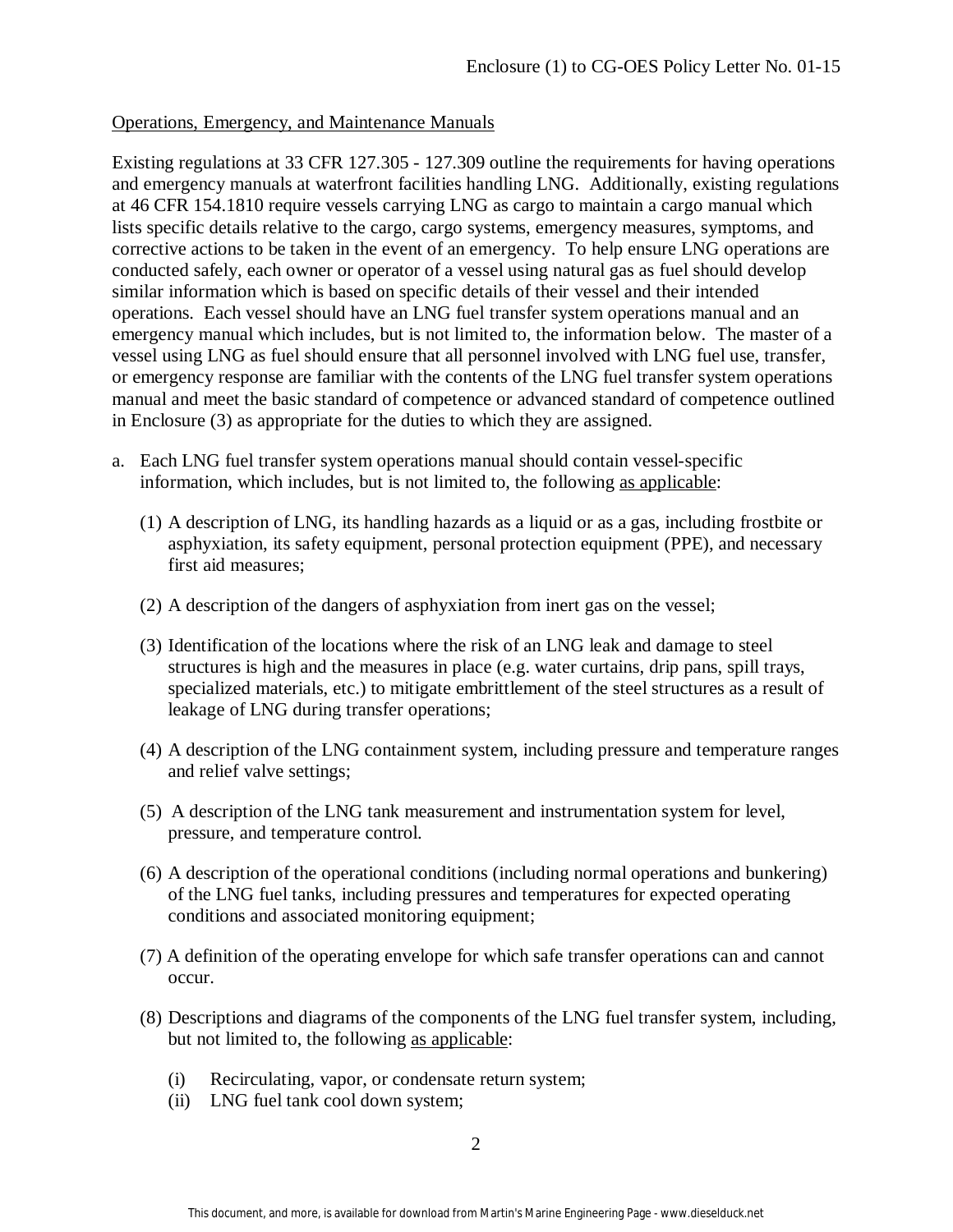- (iii) LNG fuel tank warm-up or vaporization system;
- (iv) Gas main system;
- (v) LNG fuel tank or compressor relief system and blocked liquid or gas relief system;
- (vi) Inerting system;
- (vii) Boil-off gas compressor or reliquefaction system;
- (viii) Gas detection systems;
- (ix) Alarm or safety indication systems;
- (x) Systems for venting or using boil-off gas as fuel;
- (xi) Inert gas and natural gas return tank system (if any);
- (xii) LNG fuel tank filling sequence;
- (xiii) Maximum oxygen content after inerting and maximum Nitrogen content after purging; and
- (xiv) Emergency Shutdown System.
- (9) A detailed diagram of the LNG fuel transfer area identifying:
	- (i) Electrical ignition sources;
	- (ii) Rating of all electrical components;
	- (iii) Emission sources for gas;
	- (iv) Air intakes, vents, and securing arrangements;
	- (v) Fire suppression and detection equipment;
	- (vi) Loading arms, manifold, and valves;
	- (vii) Hose connections and couplings including emergency release coupling; and
	- (viii) Emergency shutdown control locations and emergency shutdown devices.
- (10) A description of the following conditions and their symptoms, including emergency measures and corrective actions:
	- (i) LNG fuel transfer or ballast valve malfunction;
	- (ii) Low and high LNG fuel tank gas pressure and temperature;
	- (iii) High LNG fuel tank fill level alarms and shutdowns;
	- (iv) Gas compressor shutdown;
	- (v) Hull cold spot detection;
	- (vi) LNG and natural gas piping leaks (including ignited leaks);
	- (vii) Primary or secondary LNG tank or pipe barrier failures;
	- (viii) Hold boundary structural failure;
	- (ix) Fire in vent mast head;
	- (x) Reliquefaction plant failure;
	- (xi) Vaporizer malfunction or failure;
	- (xii) LNG piping or valve freeze-up;
	- (xiii) Failure of emergency shutdown system devices; and
	- (xiv) Fire on the supply side of the LNG fuel transfer.
- (11) The maximum relief valve setting or maximum allowable working pressure of the LNG fuel transfer system.
- (12) The procedures for: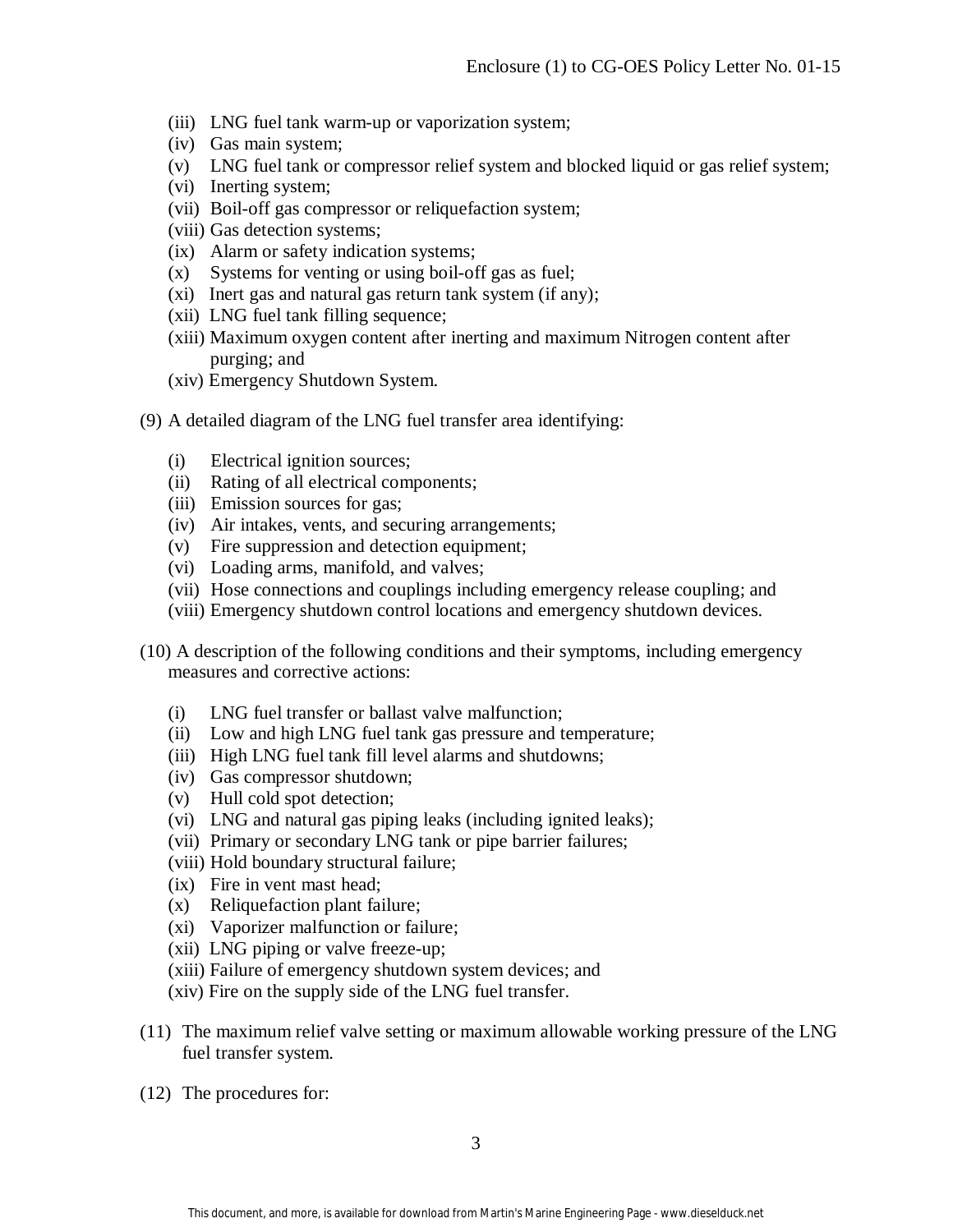- (i) LNG fuel transfer operations which should include, but not be limited to the following:
	- (a) Verifying advance notice (e.g. time and place) of transfer has been provided to the local COTP (if required);
	- (b) Ensuring personnel have appropriate PPE and gas detection equipment;
	- (c) Ensuring weather is within safe operating limits to allow a safe LNG transfer;
	- (d) Setting, securing, and clearing safety and security areas around the LNG bunkering area.;
	- (e) Conducting a pre-transfer inspection (see Conduct before a LNG Fuel Transfer below);
	- (f) System cool-down;
	- (g) Connection of systems;
	- (h) Inerting before transfer;
	- (i) LNG transfer and vapor return;
	- (j) Conducting inspections during transfer (see Conduct during a LNG Fuel Transfer below)
	- (k) System draining and purging;
	- (l) Inerting after transfer; and
	- (m) Shut down and disconnection of systems (see Conduct after a LNG Transfer below).
- (ii) LNG fuel transfer operations start-up and shutdown;
- (iii) Communications systems used during LNG fuel transfer operations;
- (iv) Gas freeing of tanks and piping systems containing residual natural gas for the purpose of conducting hot work;
- (v) Procedures for testing and entering enclosed and/or confined spaces where gas or flammable vapors may accumulate;
- (vi) Performing operations simultaneously while LNG transfer operations are taking place (see paragraph (e) under section heading "Transfer Operations"); and
- (vii) Handling emergencies during the LNG transfer operations.
- (13) Any other safety matters relating to operation of the LNG fuel transfer equipment, systems, or piping;
- (14) The duties and responsibilities of each person assigned for LNG fuel transfer operations; and
- (15) A definition and description of the LNG bunkering safety and security areas.
- b. Each emergency manual should contain the following information, as applicable:
	- (1) LNG spill and ignited leak response procedures, including contacting response organizations and evacuation or relocation of persons onboard;
	- (2) Emergency LNG fuel transfer system shutdown procedures;
	- (3) A description of the fire equipment and systems, and their operating procedures;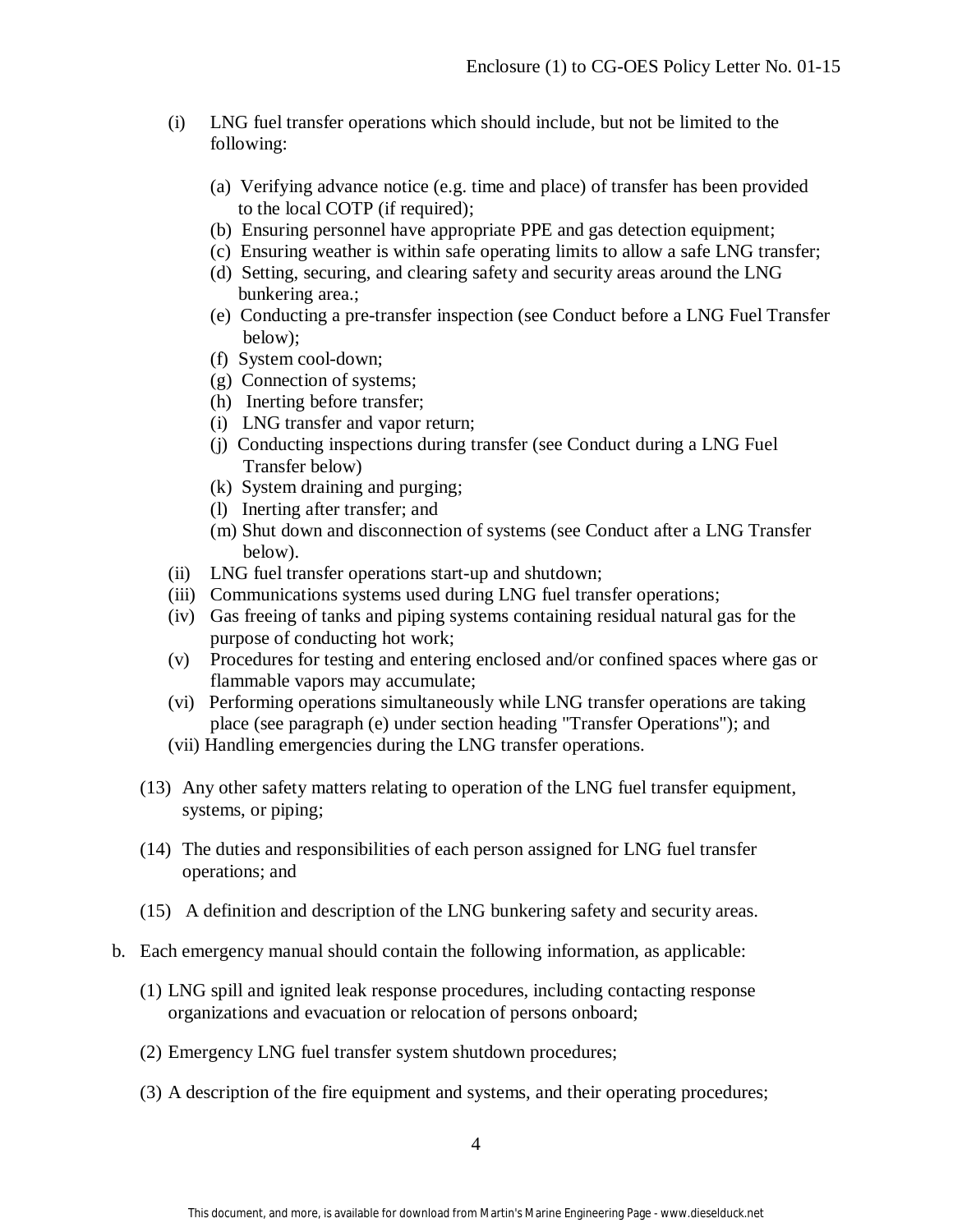- (4) A description of the emergency lighting and emergency power systems;
- (5) Emergency contact information for local Coast Guard units, hospitals, fire departments, police departments, and other emergency response organizations;
- (6) First aid procedures and, if there are first aid stations, the locations of each station; and
- (7) Contingency plans for handling the following emergencies:
	- (i) Fire in or near the vicinity of the location where LNG is being transferred;
	- (ii) LNG or natural gas leakage;
	- (iii) Hose, coupling, or loading arm failure;
	- (iv) Mooring line or mooring equipment failure;
	- (v) Communication failure;
	- (vi) Power failure;
	- (vii) Personnel injuries (frost burns, suffocation, etc.);
	- (viii) Emergency departure procedures;
	- (ix) LNG spills that come into contact with the deck or hull;
	- (x) Breaches in safety or security areas;
	- (xi) Trapped liquid or blocks in LNG transfer lines; and
	- (xii) Rollover within LNG tanks.

c. Each maintenance manual should meet the guidelines specified in Chapter 8, Section 8.3, of IMO Resolution MSC.285(86), "Interim Guidelines on Safety for Natural Gas-Fuelled Engine Installations in Ships." (See Enclosure (2) to CG-OES Policy Letter 01-14)

The LNG fuel transfer system operations manual, emergency manual and maintenance manual should be kept up to date and maintained aboard the vessel such that they are readily available to vessel personnel and Coast Guard marine inspectors upon request.

The LNG fuel transfer system operations manual, emergency manual and maintenance manual(s) should be reviewed by the COTP/OCMI for accuracy prior to the first transfer of LNG and periodically during scheduled inspections and cargo transfer monitors. COTPs/OCMIs should discuss and become familiar with intended operations, emergency response actions, and plans for periodic maintenance with vessel owners and operators well in advance of any intended operations.

#### Transfer Operations

- a. Person In Charge (PIC): LNG fuel transfer procedures should designate, either by name or by position in the crew, the person in charge of each transfer operation.
- b. Qualifications of PIC: Each person designated as a person in charge of a LNG fuel transfer operation should meet the following qualifications:
	- (1) Holds an MMC with an appropriate officer endorsement issued under 46 CFR part 10 and 11, or STCW Chapter II or III for foreign flag vessels, authorizing service on board the vessel; and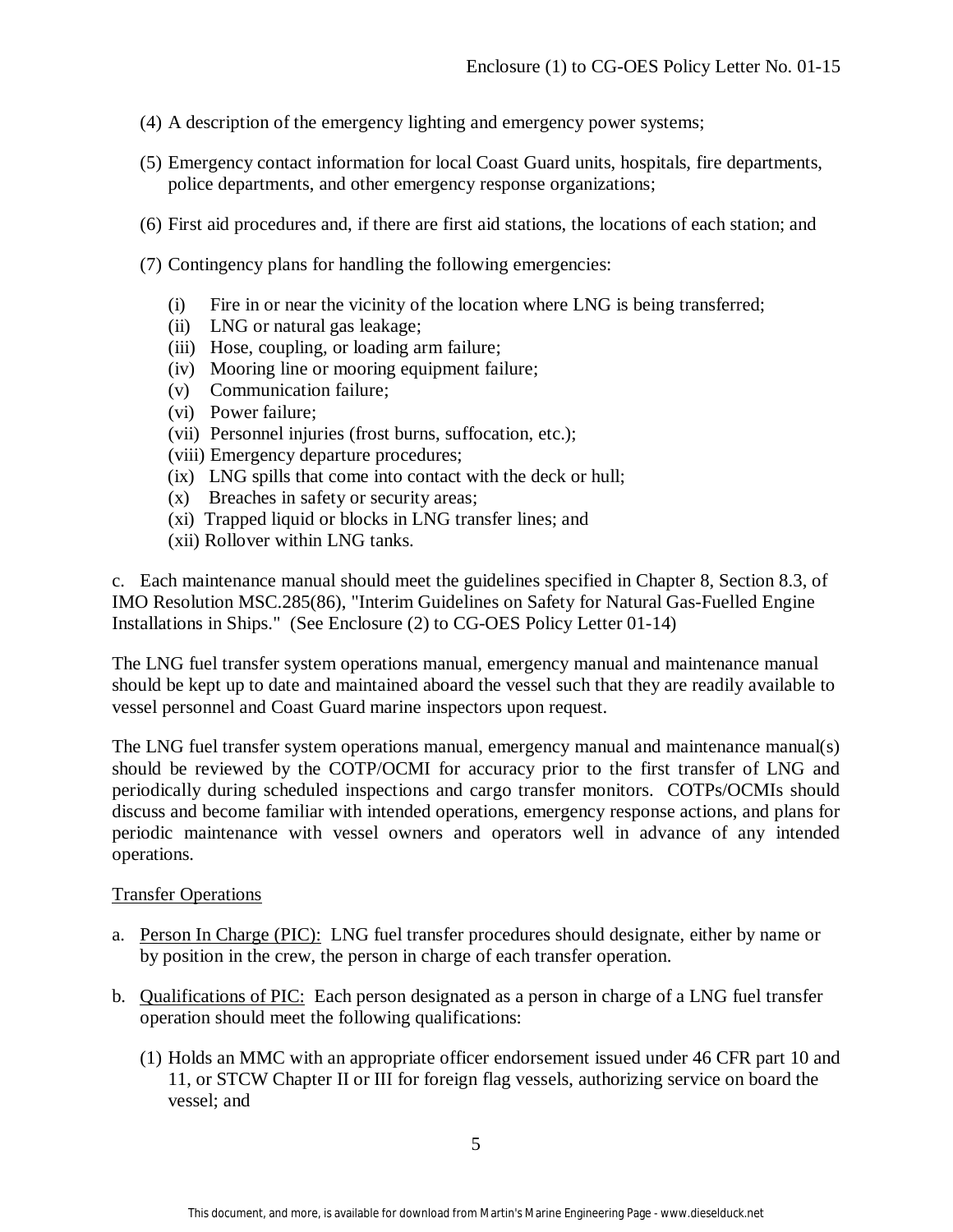- (2) Meets the training guidance of IMO's, STCW.7/Circ.23, or Enclosure 3, for Advanced training.
- c. Notification of Transfer: LNG fuel transfer operations should not be conducted without advance notice given to the local COTP. The time and place of each transfer operation should be provided at least 4 hours before it begins.
- d. Transfer Procedures: Vessels using natural gas as fuel should have transfer procedures that meet the appropriate requirements of 33 CFR 155.720 through 155.760, and 33 CFR Part 156 when transferring LNG:
	- (1) To or from the vessel; and
	- (2) From tank to tank within the vessel.

e. Simultaneous Operations: The Coast Guard recognizes that simultaneous operations may be necessary in certain situations in order to allow for a non-disruptive flow of ship and port operations. Currently there is limited experience addressing the concept of conducting simultaneous shipboard operations (e.g., passenger, cargo, or ship store loading operations, etc.) while LNG fuel transfer operations are taking place. If simultaneous operations are to occur during LNG fuel transfer operations, a formal operational risk assessment may be conducted by the facility owner to address the added hazards and evaluate the potential risks. The results of the assessment may be used to help the COTP determine whether the operations may be conducted safely. Guidance for conducting risk assessments found in Det Norske Veritas - Germanisher Lloyd's, DNVGL-RP-0006: 2014-01, "Development and Operation of LNG Bunkering Facilities," and ISO's ISO/TS 18683:2015, "Guidelines for Systems and Installations for Supply of LNG to Ships" may be used to help guide the risk assessment process. Vessel owners/operators considering the need to conduct simultaneous operations should contact and discuss their intentions with the local COTP having jurisdiction over the area where the operation will be conducted. Local COTPs should contact Commandant, U.S. Coast Guard Headquarters, Office of Operating and Environmental Standards, (CG-OES) for assistance when considering simultaneous operations in their areas of responsibility.

f. Safety and Security areas: In order to reduce the potential for the introduction of uncontrolled events and ignition hazards, safety and security areas should be established as recommended by ISO/TS 18683:2015, Guidelines for Systems and Installations for Supply of LNG as Fuel to Ships, (2013).

- g. Conduct before a LNG Fuel Transfer: The following pre-transfer actions should be conducted by the person in charge of a vessel receiving LNG for use as fuel:
	- (1) Inspect the transfer piping system and equipment to be used during the transfer and ensure that any worn or inoperable parts are repaired or replaced;
	- (2) Review and agree with the person in charge of transferring LNG to the vessel as to:
		- (i) The sequence of transfer operations;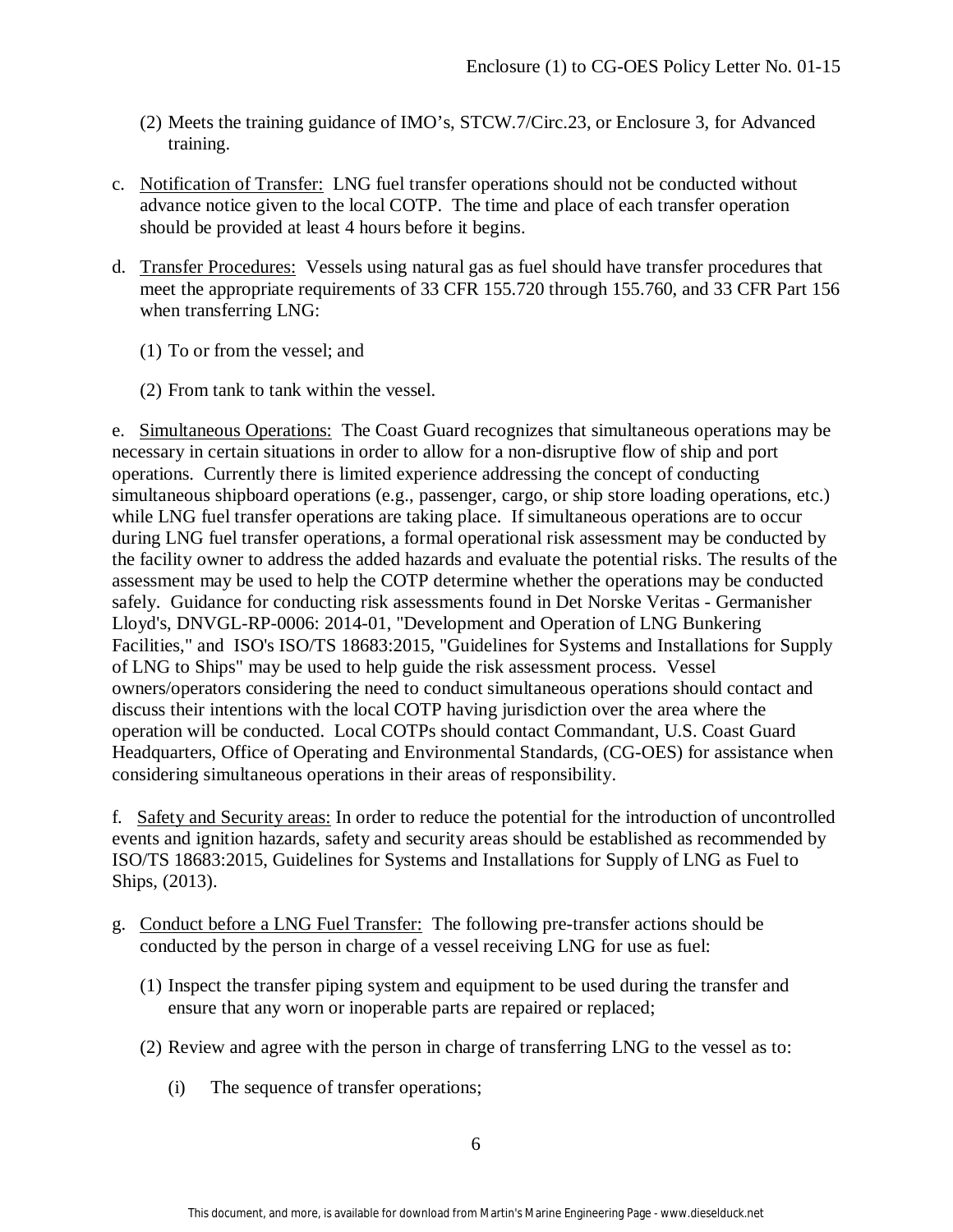- (ii) The transfer rate and duration;
- (iii) The duties, location, and watches of each person assigned for transfer operations;
- (iv) Emergency procedures; and
- (v) For each of the tanks from which LNG will be transferred, note the pressure, temperature, and volume to ensure that they are safe for transfer to the vessel's tanks and piping systems;
- (3) Ensure that transfer connections allow the vessel to move to the limits of its moorings without placing strain on the loading arm or transfer piping system;
- (4) Ensure that each part of the transfer system is aligned to allow the flow of LNG to the desired location;
- (5) Ensure that warning signs are displayed;
- (6) Eliminate all ignition sources in the LNG fuel transfer area;
- (7) Ensure that personnel are on duty in accordance with the LNG fuel transfer system operations manual;
- (8) Ensure that safety and security areas are set and clear;
- (9) Ensure firefighting equipment is ready for use;
- (10) Test the following to determine that they are operable:
	- (i) The sensing and alarm systems;
	- (ii) The emergency shutdown system; and
	- (iii) The communication systems;
- (11) Ensure climatic conditions are within the established safe operating envelope; and

(12) Ensure appropriate paper work has been completed (e.g. Declaration of Inspection required by 33 CFR 127.317 and 33 CFR 156.150).

- h. Conduct during a LNG Fuel Transfer: During the LNG fuel transfer operation, the person in charge of receiving LNG for use as fuel should:
	- (1) Be in continuous communication with the person in charge of transferring LNG to the vessel;
	- (2) Have continuous control of system pressure, temperature, and tank levels;
	- (3) Ensure that an inspection of the transfer piping and equipment for leaks, defects, and other symptoms of safety and operational problems is conducted at regular intervals during transfer; and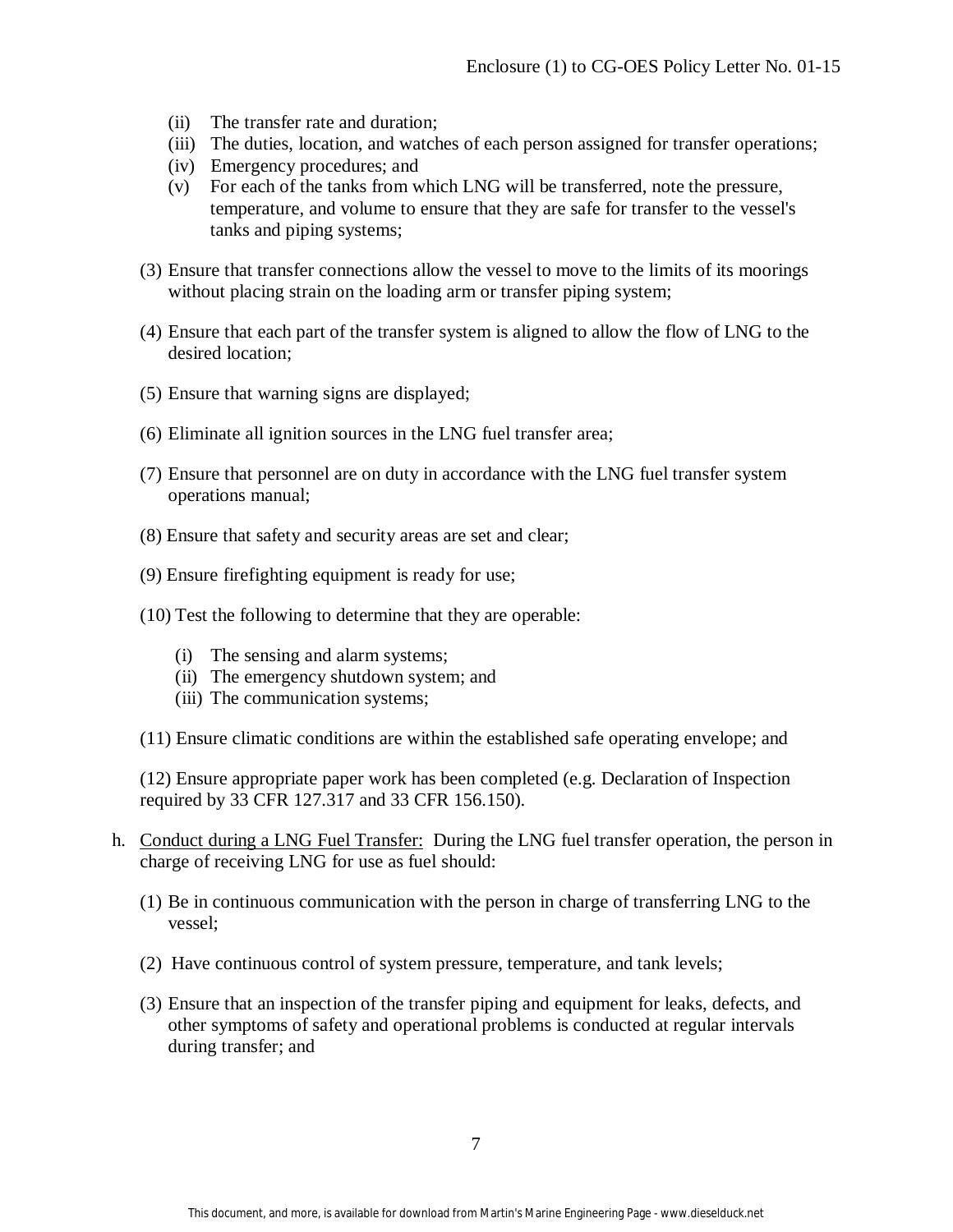- (4) Ensure that the transfer operations are discontinued before electrical storms or upon notification of any contingency identified in the emergency manual.
- i. Conduct after a LNG Fuel Transfer: After a LNG fuel transfer, the person in charge of receiving LNG for use as fuel should ensure that the hoses, manifold, and piping used during the transfer operation are purged so that natural gas levels are below the lower flammability level and are:
	- (1) Properly drained and inerted prior to disconnecting;
	- (2) Free of residual LNG; and
	- (3) Securely blanked.
- J. Job aides: In an attempt to establish standardized procedures assosciated with LNG bunkering operations, several industry organizations have developed or are developing job aides that owners and operators of vessels using LNG as fuel may find useful. Names and links to some of the organizations are listed below:
	- (1) World Ports Climate Initiative (WPCI); http://www.lngbunkering.org/
	- (2) Society of International Gas Tanker and Terminal Operators (SIGTTO); [http://www.sigtto.org/publications/publications-and-downloads;](http://www.sigtto.org/publications/publications-and-downloads) and
	- (3) International Organization for Standardization. <http://www.iso.org/iso/home.html>

Owners and operators of vessels intending to use natural gas as fuel are encouraged to become familiar with available industry standards and guidelines. Standards and Guidelines for Natural Gas Fueled Ships, produced by the LNG Ship Fuel Advisory Group and published on its behalf by SIGTTO and the Society for Gas as a Marine Fuel (SGMF) provides a comprehensive listing of the standards and guidelines that are currently available. The list may be viewed at the following web address:

<http://www.sgmf.info/media/5637/standards-guidelines-natural-gas-fuelled-v5k1.pdf>

#### Vessel Equipment

- a. Bunkering Systems: A vessel's bunkering station and bunkering system should comply with Chapter 2, Sections 2.9.1 and 2.9.2, of IMO Resolution MSC.285(86). (See Enclosure (2) of CG-OES Policy Letter 01-14)
- b. Deck Lighting: A vessel engaged in transfer operations between sunset and sunrise should have deck lighting that illuminates the transfer area, and is suitable for service in the intended location including meeting any applicable hazardous area equipment requirements. Lighting should be located or shielded so as not to mislead or otherwise interfere with navigation on the adjacent waterways. Lighting should adequately illuminate: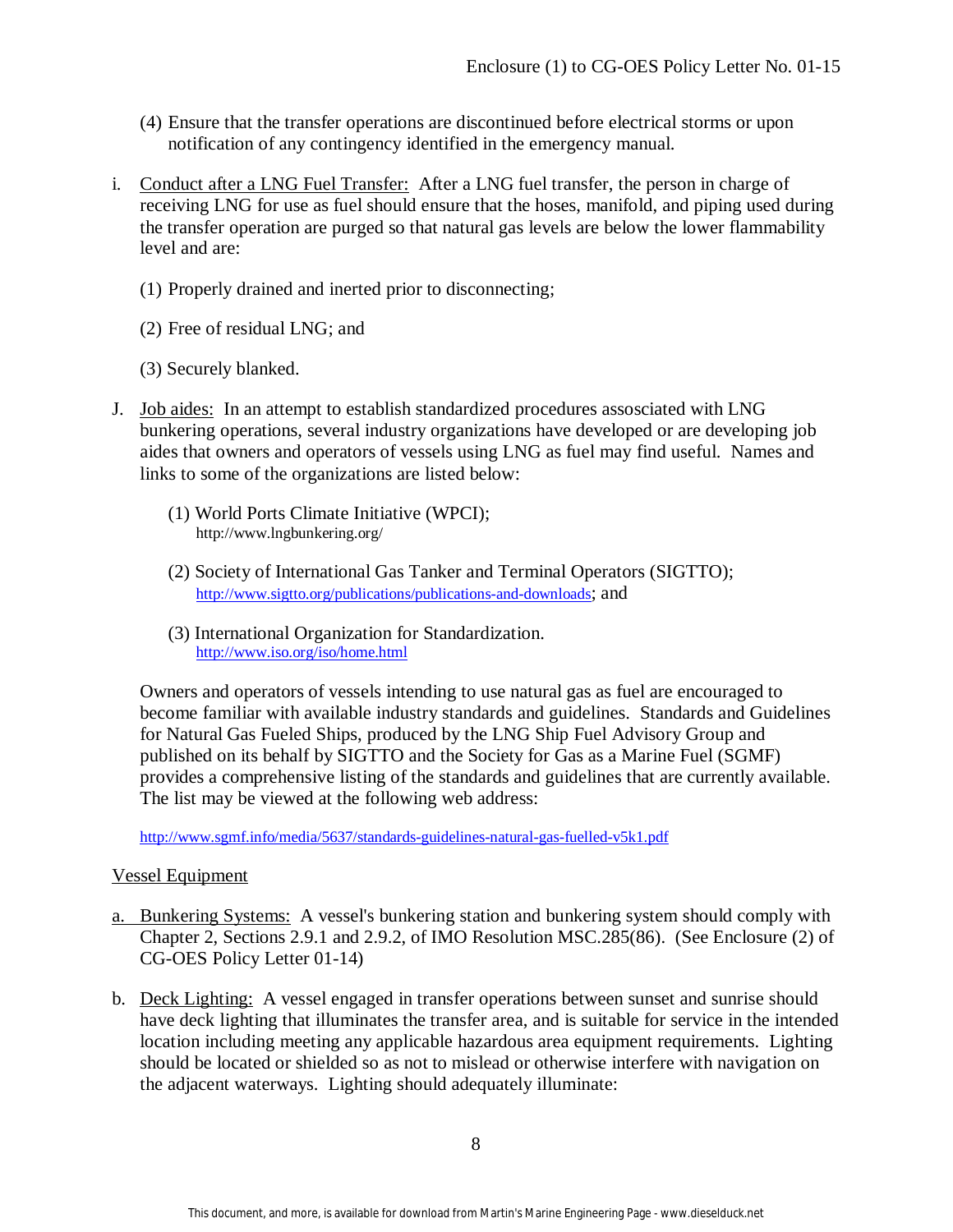- (1) Each transfer operation's work area and each transfer connection point in use on the vessel; and
- (2) Each transfer operation's work area and each transfer connection point in use in the transfer system transferring to the vessel.

Where the illumination is apparently inadequate, it may be verified by instruments that measure the levels of illumination. On a horizontal plane 3 feet above the deck the illumination should measure at least:

- (1) 5.0 foot-candles at transfer connection points; and
- (2) 1.0 foot-candle in transfer operations work areas.
- c. Personnel Protection: Personal protective equipment should be provided to protect personnel involved with LNG handling and transfer operations from exposure to cryogenic liquid. The following personal protective equipment should be provided in a place where it is readily available to personnel:

(1) Gloves;

(2) Full face shields;

(3) Fit-for-purpose clothing;

(4) Protective footwear such as leather, safety-toed work boots (no canvas sneakers should be worn during LNG fueling or transfer operations); and

(5) Hard hats.

- d. Portable Gas Detectors: Each vessel using LNG as fuel should have at least two portable gas detectors capable of measuring 0-100% of the lower flammable limit of methane and be readily available for use by personnel engaged in LNG fuel transfer operations.
- e. Radio and Communication Equipment: Radio and communication equipment should meet the following specifications:
	- (1) Radio and communication equipment with antennas located where flammable gas may accumulate should be secured prior to transfer;
	- (2) Portable radio devices for use during the LNG fuel transfer operations should be tested and listed or certified intrinsically safe (UL 913 or IEC 60079-11, Ex "ia") by an independent laboratory accepted by the Commandant under 46 CFR part 159;
	- (3) Portable electronic devices such as mobile phones, cameras, and other devices using batteries should not be allowed in hazardous areas unless they are listed or certified intrinsically safe (UL 913 or IEC 60079-11, Ex "ia") by an independent laboratory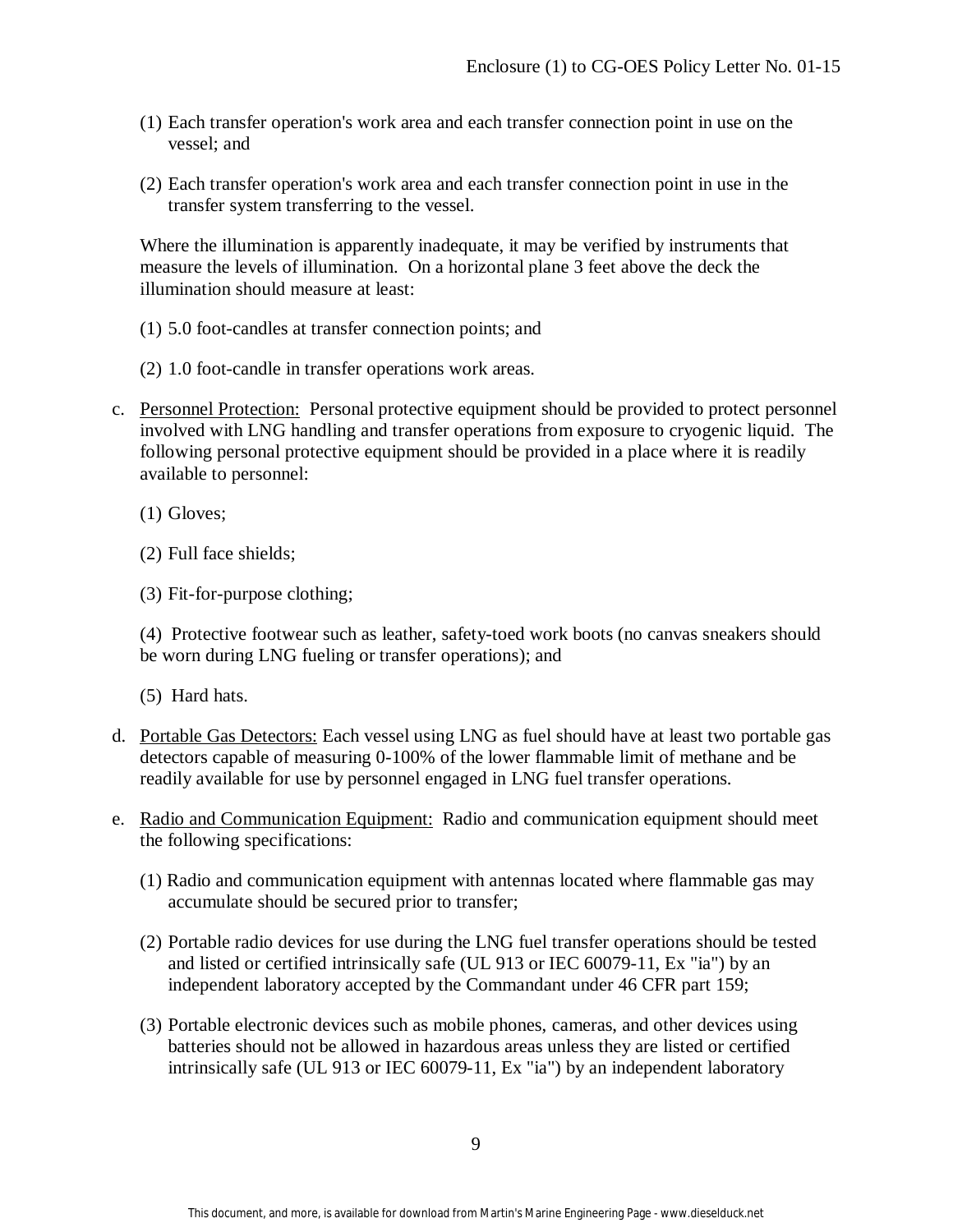accepted by the Commandant under 46 CFR part 159; and

- (4) Antennas of radio and communication equipment should be located in non-hazardous locations when possible. The antenna location should not pose an obstruction to helicopter landing areas, platform cranes, or other unit operations, and antenna feed lines should be protected from possible physical damage.
- f. LNG Fuel Transfer Hoses: LNG fuel transfer hoses stored on the vessel for the purpose of transferring LNG for use as fuel on the vessel should meet the requirements of 46 CFR 154.551.

Transfer hose connections should include provisions to prevent electrical flow during connection or disconnection of the transfer hose string through the hose string or the loading arm. Insertion of one short length of non-conducting hose without internal bonding in each transfer hose string or installation of an insulating flange should be addressed.

Each transfer hose string should contain only one electrically discontinuous length of hose or insulating flange to prevent electrostatic build-up in the hose string.

- g. LNG Bunkering Manifold: The LNG bunkering manifold should be designed to withstand the external loads during bunkering. The connections at the bunkering station should be of a dry-disconnect type equipped with additional safety dry break-away coupling/self-sealing quick release.
- h. Spill Protection: Areas of the LNG transfer system where the potential for spillage of LNG is high should be provided with drip trays, spill pans, and/or other means (e.g. water curtains) to protect steel structures of the vessel from coming in contact with LNG.
- i. Emergency Shutdown: An emergency shutdown system should be provided for the LNG fuel transfer system at each transfer control location. The transfer operation should be capable of being stopped safely and effectively without release of liquid or vapor by an emergency shutdown device (ESD) signal. The ESD signal should be transmitted both to the ship and to the supplier to ensure that appropriate actions are taken both on the delivering bunkering system as well as on the receiving ship. The system should include mutliple barriers to ensure system shutdown in the event of primary component failures (e.g. ESD1, ESD2, and breakaway couplings). The system should be capable of manual, remote, and automatic operation of the shutdown valve recommended in IMO Resolution MSC.285(86), Chapter 2, Section 2.9.2.2, (Enclosure 2 to CG-OES Policy Letter 01-14), and may be integrated with the safety systems described in 46 CFR 62.35-50. Owners and operators are encouraged to incorporate ESD arrangements meeting the Society of International Gas and Tanker Terminal Operators (SIGTTO) publication, " ESD Arrangements & Linked Ship/Shore Systems for Liquefied Gas (2009)." The ESD system should be appropriate for the size and type of vessel and should be activated by some or all of the following:
	- (1) gas detection;
	- (2) leak detection;

10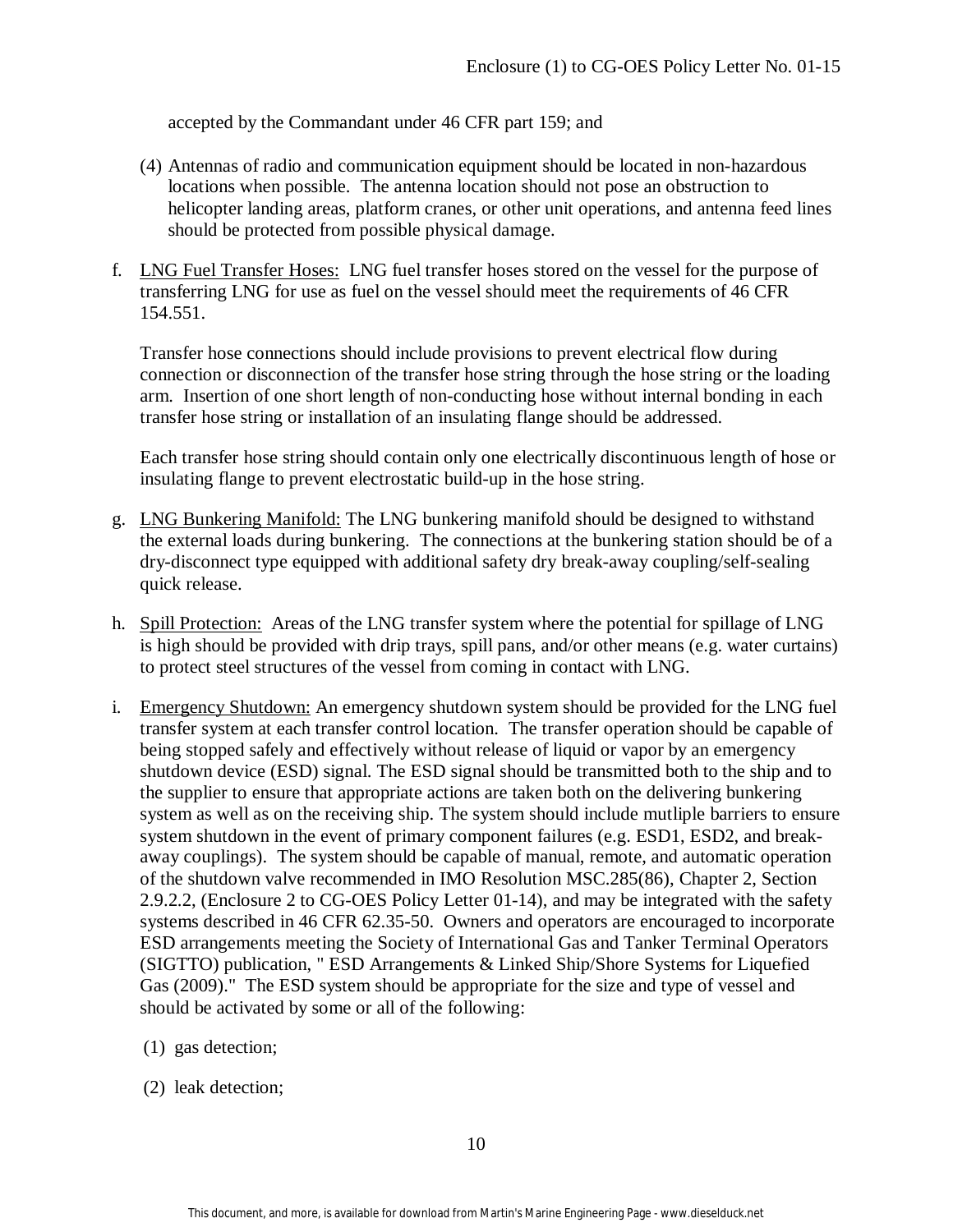- (3) fire detection;
- (4) manual activation from ship and facility;
- (5) ship drift/movement of supply vehicle;
- (6) power failure;
- (7) high level in receiving tank; and
- (8) abnormal pressure in transfer system.
- j. Alarms and Indicators: Alarms and indicators should be installed as outlined by IMO Resolution MSC.285(86), Chapter 2, Sections 2.9.1.3, 2.9.2.3, 2.9.2.4, and Chapter 5, Section 5.2.2 (Enclosure 2 to CG-OES Policy Letter 01-14), and should be co-located with the controls for manual activation of the emergency shutdown system. Remote indicators for pressure in the transfer lines and between the stop valve and connection to shore at each transfer pipe should also be provided at the transfer control location.

#### Miscellaneous

Hot Work: Hot work must be conducted in accordance with the regulations to which the vessel is inspected. Alternatively, where no regulations are specified, the requirements outlined in 46 CFR 91.50-1 should be followed. For inspected vessels see: 46 CFR 35.01-1, 71.60-1, 91.50-1, 109.573, 115.710, 126.160, 148.405, 151.50-30, 154.1800, 167.30-10, 176.710, and 189.50-1. Additonally, facility operators must ensure that the requirements of 33 CFR 154.735(l) are met as applicable.

No person should conduct welding, torch cutting, or other hot work on a vessel moored at a facility subject to the requirements of 33 CFR Part 127 unless:

- (1) The COTP has issued a permit for that hot work; and
- (2) The conditions of the permit are met.

In accordance with 33 CFR 156.120 (dd), welding and hot work are prohibited on vessels during the transfer of flammable or combustible liquids.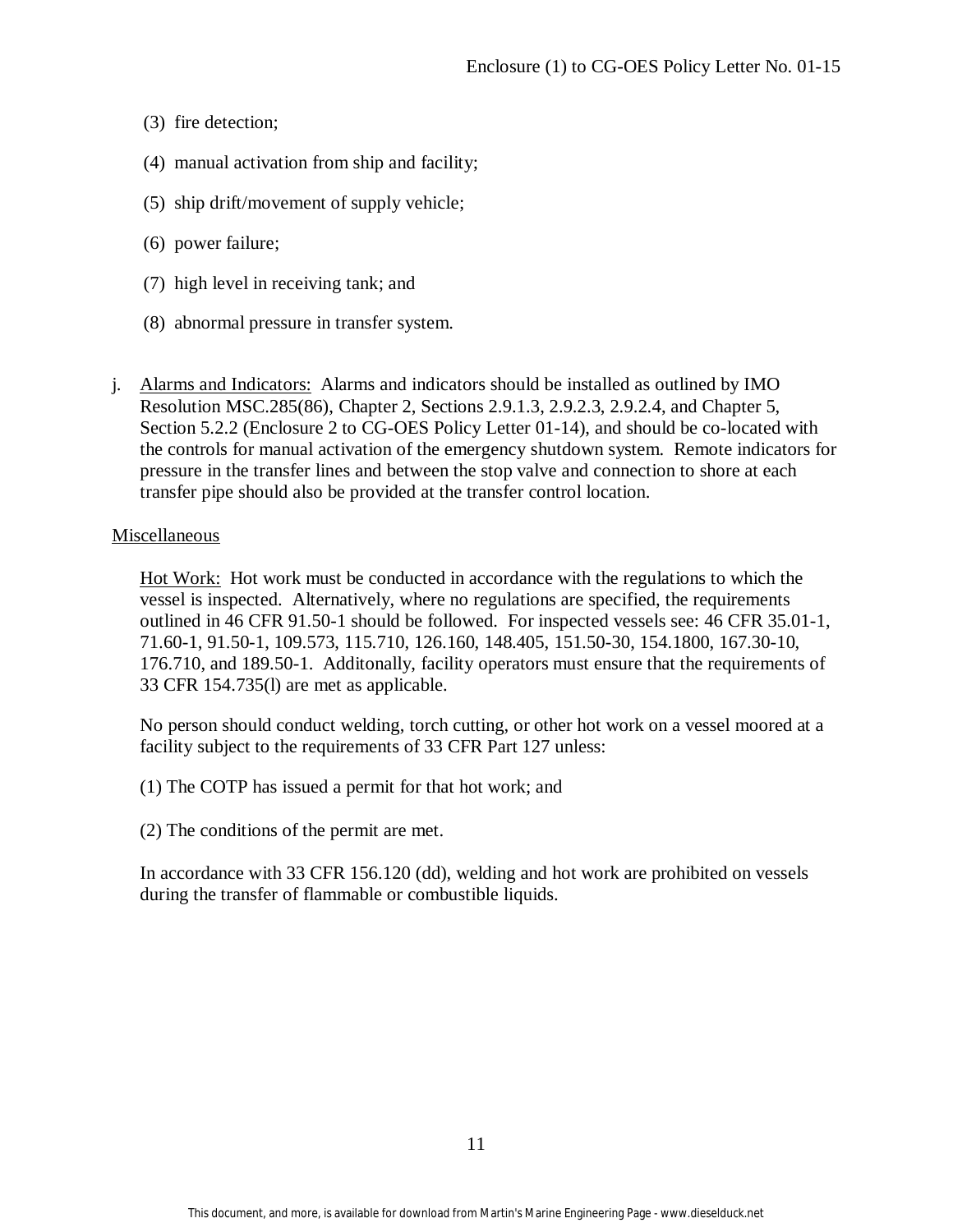## **RESOLUTION MSC.285(86) (adopted on 1 June 2009) (Excerpt of)**

### **INTERIM GUIDELINES ON SAFETY FOR NATURAL GAS-FUELLED ENGINE INSTALLATIONS IN SHIPS**

This excerpt (Chapter 2, Sections 2.9.1 and 2.9.2, Chapter 5, Section 5.2.2, and Chapter 8, Section 8.3 of MSC.285(86)) constitutes a fair use of copyrighted material as provided for in Title 17 of the United States Code, § 107 of the Copyright Act of 1976, as amended. For the complete text of MSC.285(86), please visit http://www.imo.org/KnowledgeCentre.

## **CHAPTER 2**

### **2.9 Fuel bunkering system and distribution system outside machinery spaces**

#### **2.9.1** *Fuel bunkering station*

2.9.1.1 The bunkering station should be so located that sufficient natural ventilation is provided. Closed or semi-enclosed bunkering stations should be subject to special consideration. The bunkering station should be physically separated or structurally shielded from accommodation, cargo/working deck and control stations. Connections and piping should be so positioned and arranged that any damage to the gas piping does not cause damage to the vessel's gas storage tank arrangement leading to uncontrolled gas discharge.

2.9.1.2 Drip trays should be fitted below liquid gas bunkering connections and where leakage may occur. The drip trays should be made of stainless steel, and should be drained over the ship's side by a pipe that preferably leads down near the sea. This pipe could be temporarily fitted for bunkering operations. The surrounding hull or deck structures should not be exposed to unacceptable cooling, in case of leakage of liquid gas. For compressed gas bunkering stations, low temperature steel shielding should be provided to prevent the possible escape of cold jets impinging on surrounding hull structure.

2.9.1.3 Control of the bunkering should be possible from a safe location in regard to bunkering operations. At this location tank pressure and tank level should be monitored. Overfill alarm and automatic shutdown should also be indicated at this location.

#### **2.9.2** *Bunkering system*

2.9.2.1 The bunkering system should be so arranged that no gas is discharged to air during filling of storage tanks.

2.9.2.2 A manually-operated stop valve and a remote operated shutdown valve in series, or a combined manually-operated and remote valve should be fitted in every bunkering line close to the shore connecting point. It should be possible to release the remote-operated valve in the control location for bunkering operations and or another safe location.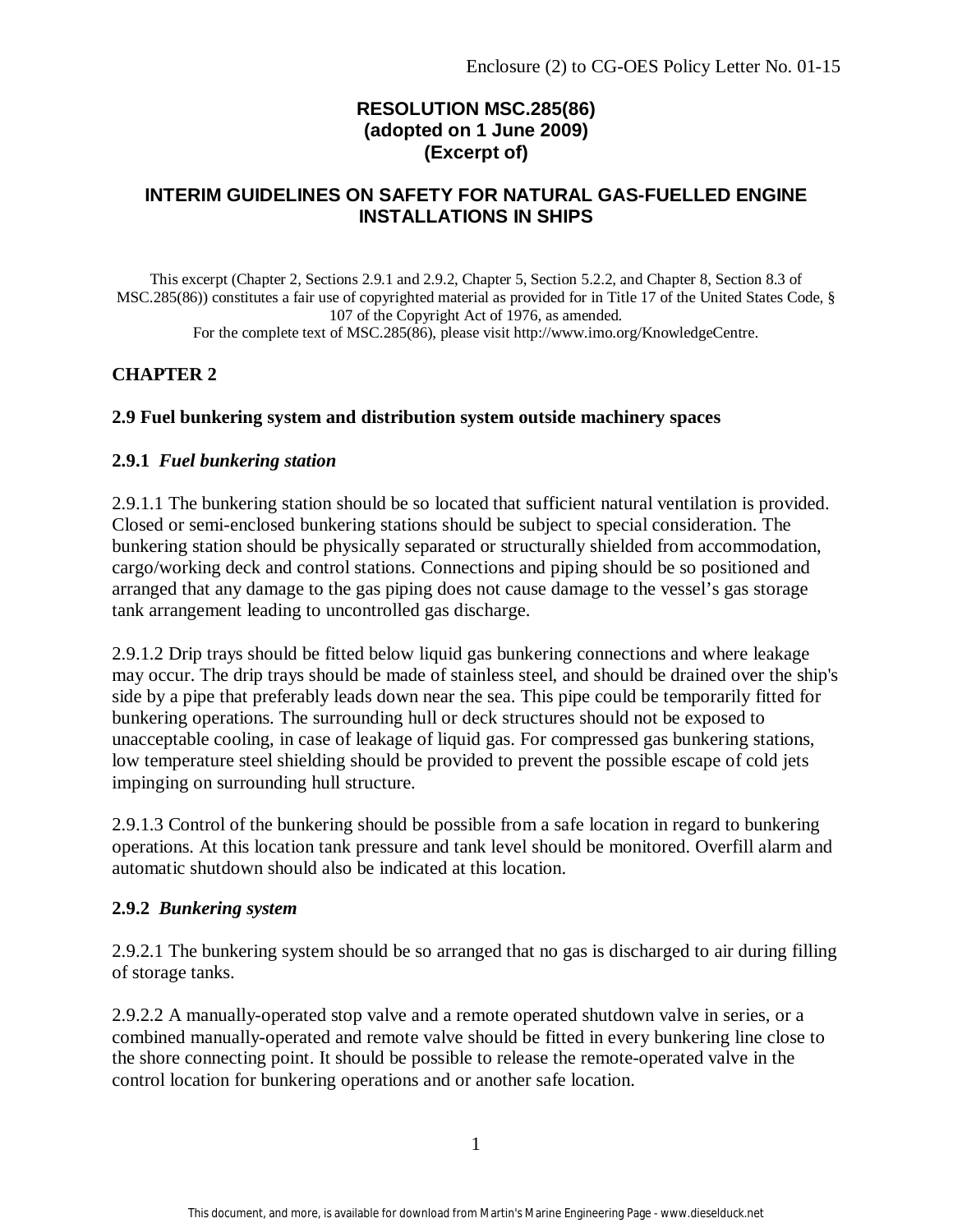2.9.2.3 If the ventilation in the ducting around the gas bunkering lines stops, an audible and visual alarm should be provided at bunkering control location.

2.9.2.4 If gas is detected in the ducting around the bunkering lines an audible and visual alarm should be provided at the bunkering control location.

2.9.2.5 Means should be provided for draining the liquid from the bunkering pipes at bunkering completion.

2.9.2.6 Bunkering lines should be arranged for inerting and gas freeing. During operation of the vessel the bunkering pipes should be gas free.

## **CHAPTER 5**

5.2.2 Each tank should be monitored with at least one local indicating instrument for pressure and remote pressure indication at the control position. The pressure indicators should be clearly marked with the highest and lowest pressure permitted in the tank. In addition, high-pressure alarm, and if vacuum protection is required, low pressure alarm should be provided on the bridge. The alarms should be activated before the set pressures of the safety valves are reached.

## **CHAPTER 8**

### **8.3 Maintenance**

- 8.3.1 A special maintenance manual should be prepared for the gas supply system on board.
- 8.3.2 The manual should include maintenance procedures for all technical gas-related installations, and should comply with the recommendations of the suppliers of the equipment. The intervals for, and the extent of, the replacement/approval of gas valves should be established. The maintenance procedure should specify who is qualified to carry out maintenance.
- 8.3.3 A special maintenance manual should be prepared for electrical equipment that is installed in explosion hazardous spaces and areas. The inspection and maintenance of electrical installations in explosion hazardous spaces should be performed in accordance with a recognized standard.
- 8.3.4 Any personnel that should carry out inspections and maintenance of electrical installations in explosion hazardous spaces should be qualified pursuant to IEC 60079- 17, item 4.2.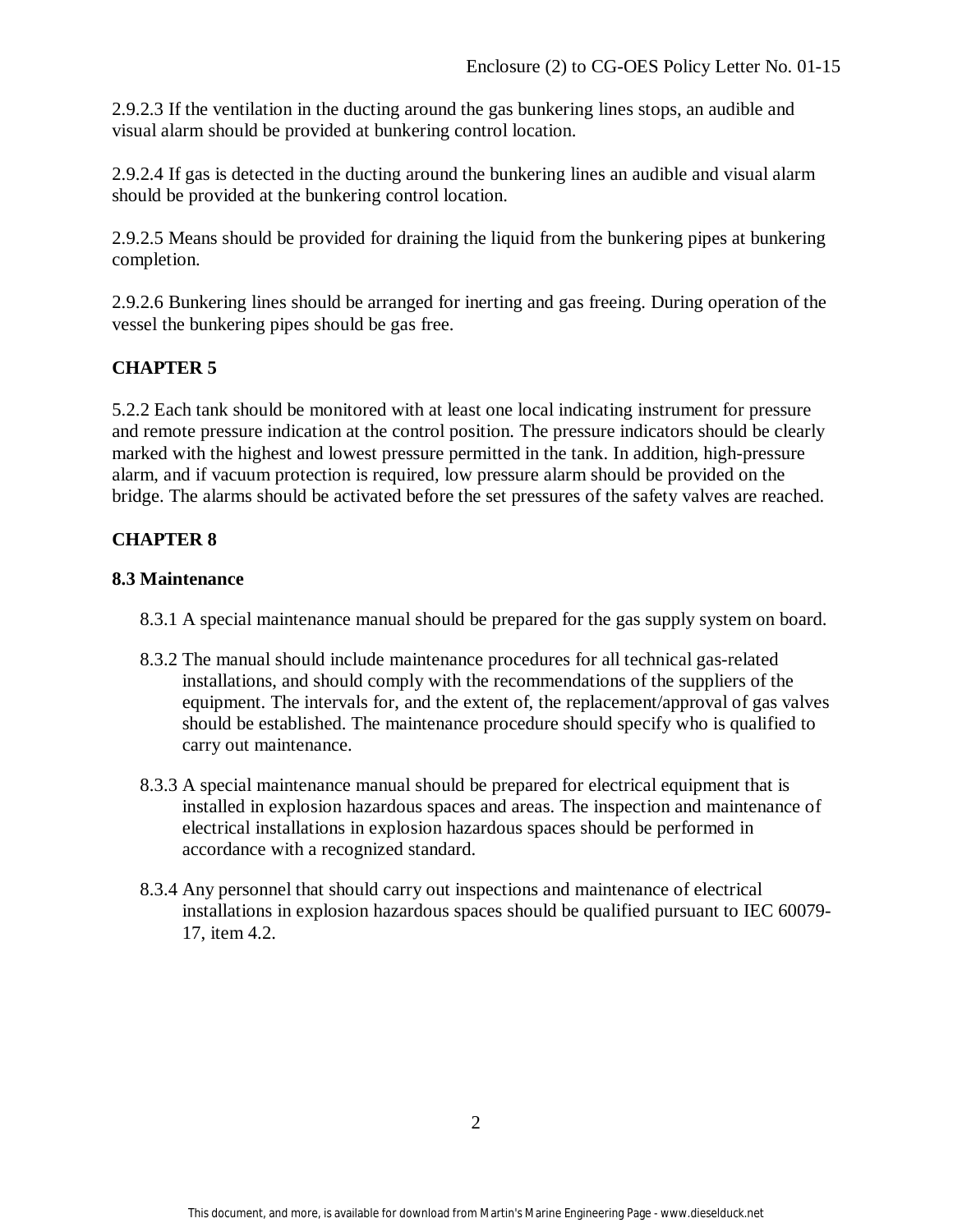## **TRAINING GUIDANCE FOR MARINERS ON VESSELS USING GASES OR OTHER LOW FLASHPOINT FUELS**

This interim guidance is based upon STCW.7/Circ.23, *Interim guidance on training for seafarers on board ships using gases or other low-flashpoint fuels*.

# **1 GENERAL**

1.1 This training guidance recommends the level of competence necessary for the safe operation of natural gas fuel systems. This guidance is consistent with the IMO's STCW.7/Circ.23, *Interim guidance on training for seafarers on board ships using gases or other low-flashpoint fuels*. Accordingly, each mariner onboard a natural gas-fueled vessel should meet the training guidance appropriate for the position they fill on the vessel. This applies equally to inspected and uninspected vessels on domestic or international voyages.

1.2 Mariners on U.S. vessels must comply with requirements in 46 CFR 15.405 (Familiarity with vessel characteristics) and 46 CFR 15.1105 (Familiarization and basic training), as appropriate, before assuming their duties and responsibilities. Mariners on non-U.S. vessels should receive familiarity training required by the International Convention on Standards of Training, Certification and Watchkeeping for Seafarers, (STCW) Regulations I/14, *Responsibilities of companies*.

1.3 In addition, mariners employed on these vessels should receive appropriate training on the risks and emergency procedures associated with the use of gases or other low flashpoint fuels, in accordance with their duties and responsibilities. On that basis, the following training levels have been identified:

.1 basic training for mariners responsible for designated safety duties associated with the care, use or in emergency response to gases or other low flashpoint fuels; and

.2 advanced training for the masters, engineer officers and all personnel with immediate responsibility for the care and use of the fuel and fuel systems onboard vessels using gases or other low flashpoint fuels.

1.4 For the purpose of these guidelines, "*gases or low flashpoint fuels"* means gaseous or liquid fuel having a flashpoint lower than otherwise allowed under 46 CFR 58.01-10(a)(1).

# **2 TRAINING GUIDANCE**

2.1 Prior to being assigned duties on board a vessel using gases or other low flashpoint fuels, all mariners should receive appropriate training in accordance with this section.

2.2 Mariners responsible for designated safety duties associated with the care, use or in emergency response to the fuel on board these vessels should receive basic training or instruction in accordance with paragraph 3.1 and should meet the standard of competence specified therein.

2.3 Masters, engineer officers and all personnel with immediate responsibility for the care and use of fuel and fuel systems on board these vessels should receive advanced training in accordance with paragraph 3.2 and should meet the standard of competence specified therein.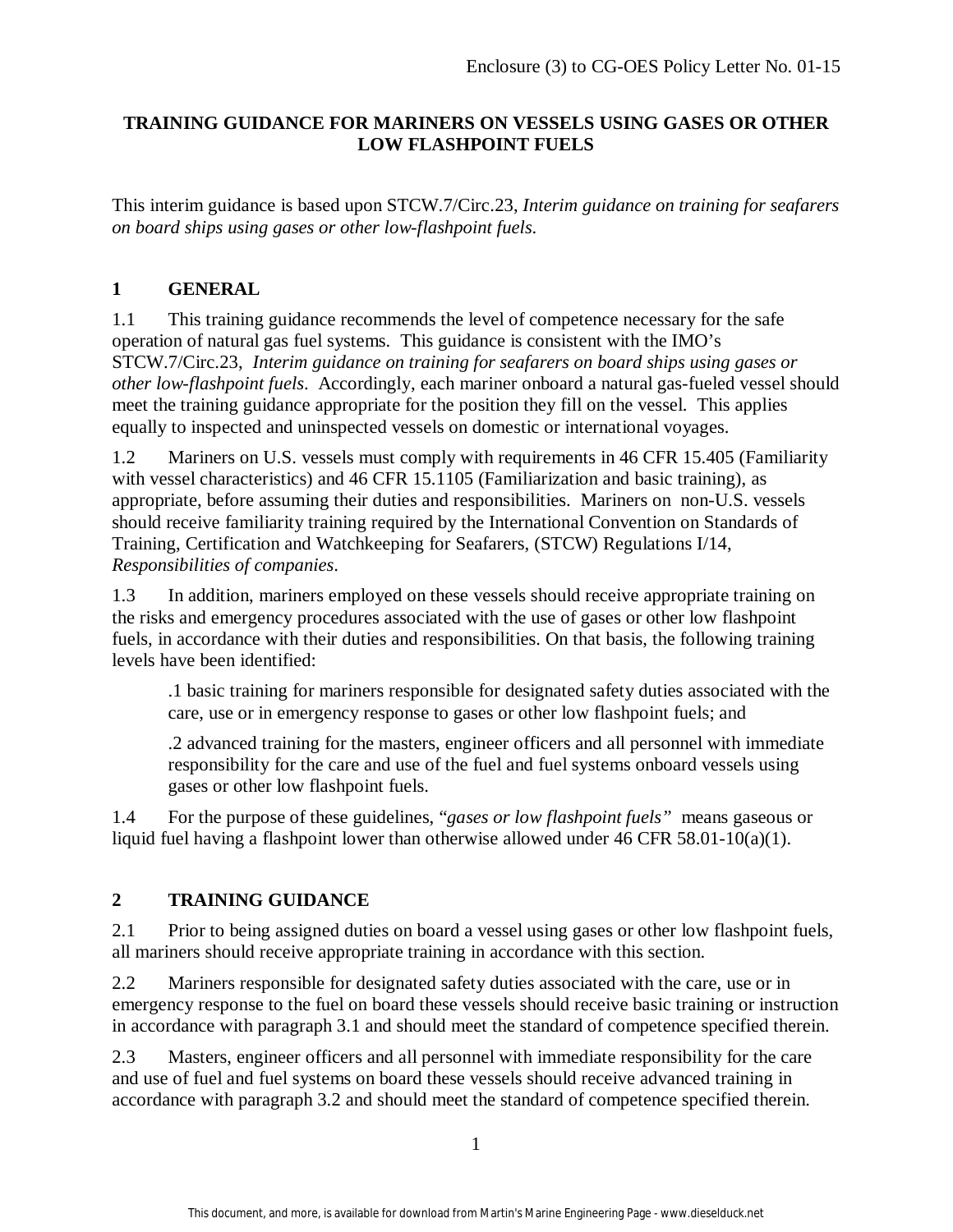2.4 Basic and advanced training should be given by qualified personnel experienced in the handling of gases or other low flashpoint fuels and the safety procedures involved.

2.5 It is important to emphasize the value of risk analysis to the mariner. All relevant risk analyses should be made available during training with the intent of improving the student's future decision making so that it results in the mitigation or elimination of any adverse effects during an unplanned event or emergency.

2.6 Reducing training may be appropriate for vessel personnel onboard non-passenger vessels of less than 200 GRT/500 GT using gases or other low flashpoint fuels if there are other appropriate safety precautions in effect. These reductions should be recorded in the documentary evidence listed in Section 5 of this document. These precautions may include, but are not limited to, limiting the quantity of fuel carried to less than 10 cubic meters, the immediate availability of appropriate shore based emergency response, routes limited to within 1 hour of properly trained maintenance personnel, methods of bunkering that include multiple levels of safety under the supervision of someone fully trained in accordance with the advanced standards or a tankerman PIC (LG) and other provisions that adequately allow for safe operations. The company should consider the ability of its shipboard personnel to safely and comprehensively respond to emergency situations and the ability of those personnel to safely operate the equipment, keeping in mind specific hazards associated with using gases or other low flashpoint fuels. Any questions regarding the reduction in training should be directed through a formal request to:

Commandant (CG-OES-1) Attn: Maritime Personnel Qualifications Division US Coast Guard Stop 7509 2703 Martin Luther King Jr Ave SE Washington, DC 20593-7509

# CGOES1@uscg.mil

# **3 STANDARDS OF COMPETENCE**

### **3.1 Standard of competence for basic training**

3.1.1 Mariners responsible for designated safety duties associated with the care, use or in emergency response to the fuel on board vessels using gases or other low flashpoint fuels should, before being assigned to shipboard duties:

3.1.1.1 receive basic training or instruction on the use of gases or other low flashpoint fuels so as to:

3.1.1.1.1 contribute to the safe operation of a vessel using gases or other low flashpoint fuels;

3.1.1.1.2 take precautions to prevent hazards on a vessel using gases or other low flashpoint fuels;

3.1.1.1.3 apply occupational health and safety precautions and measures;

3.1.1.1.4 carry out firefighting operations on a vessel using gases or other low flashpoint fuels;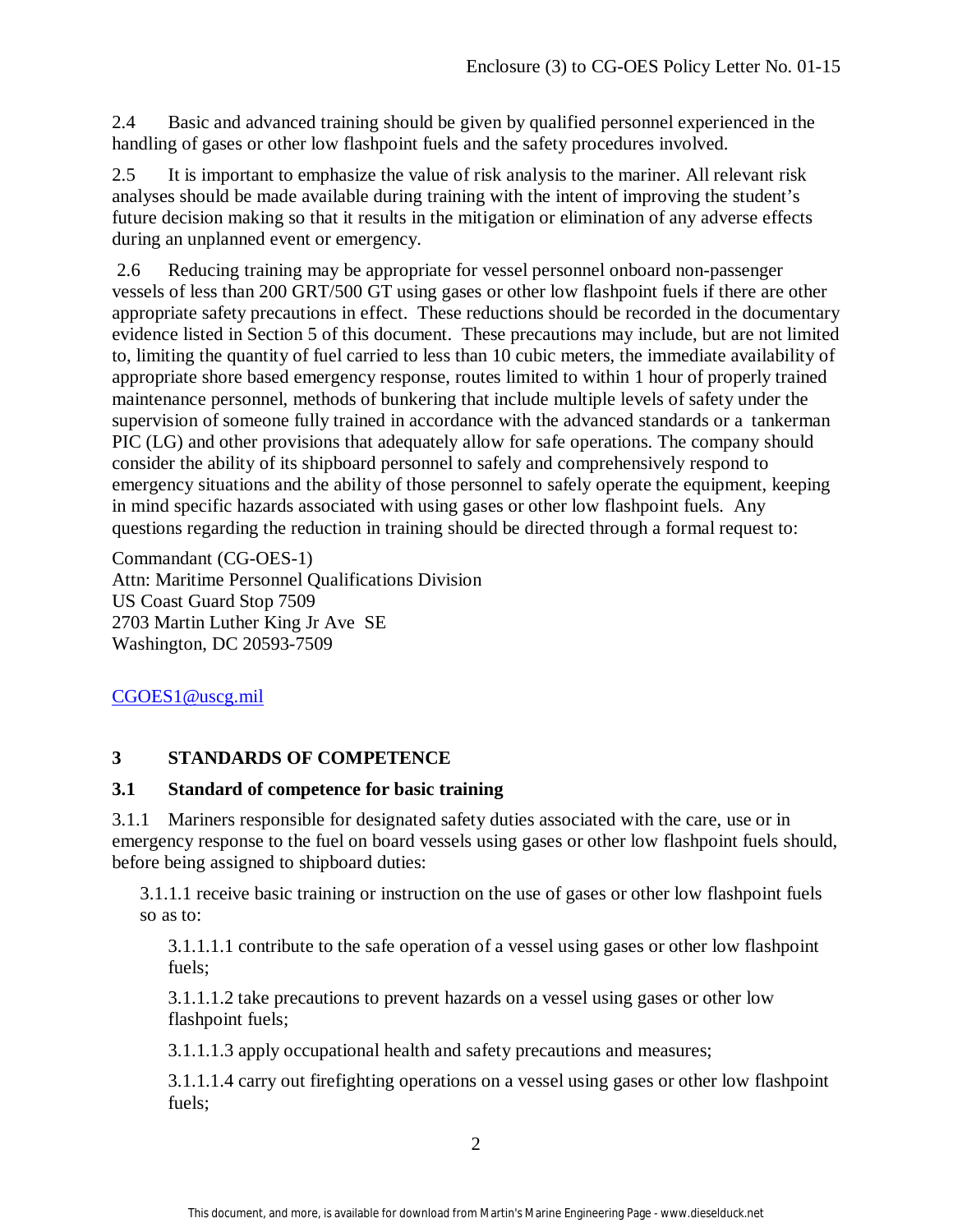3.1.1.1.5 respond to emergencies; and

3.1.1.1.6 take precautions to prevent pollution of the environment from the release of gases or other low flashpoint fuels;

3.1.1.2 be required to provide documentary evidence of having achieved the required standard of competence to undertake their duties and responsibilities through:

3.1.1.2.1 demonstration of competence in accordance with the methods and criteria for evaluating competence; and

3.1.1.2.2 examination or continuous assessment as part of a training program.

3.1.2 Mariners responsible for designated safety duties associated with the care, use or in emergency response to the fuel on board vessels using gases who have been qualified and certified according to the standards of competence as specified in 46 CFR Part 13 for service on liquefied gas tankers, as Tankerman PIC (LG), Tankerman Engineer (LG) or Tankerman Assistant (LG), should be considered as having met the recommendations specified in this subsection, provided they have also met the requirements of 46 CFR 15.405 and 46 CFR 15.1105.

## **3.2 Standard of competence for advanced training**

3.2.1 Masters, engineer officers and any person with immediate responsibility for the care and use of gases or other low flashpoint fuels being used as fuel serving on board vessels using this fuel, before being assigned to shipboard duties should:

3.2.1.1 receive advanced training on the use of gases or other low flashpoint fuels so as to:

3.2.1.1.1 be familiar with physical and chemical properties of gases or other low flashpoint fuels;

3.2.1.1.2 operate controls of fuel related to propulsion plant and engineering systems and services and safety devices on vessels using gases or other low flashpoint fuels;

3.2.1.1.3 be able to safely perform and monitor all operations related to the fuels used on board vessels using gases or other low flashpoint fuels;

3.2.1.1.4 plan and monitor safe bunkering, stowage and securing of the fuel on board vessels using gases or other low flashpoint fuels;

3.2.1.1.5 take precautions to prevent pollution of the environment from the release of fuels from vessels using gases or other low flashpoint fuels;

3.2.1.1.6 monitor and control compliance with legislative requirements;

3.2.1.1.7 take precautions to prevent hazards;

3.2.1.1.8 apply occupational health and safety precautions and measures on board vessels using gases or other low flashpoint fuels; and

3.2.1.1.9 have knowledge of the prevention, control, firefighting and extinguishing systems on board vessels using gases or other low flashpoint fuels;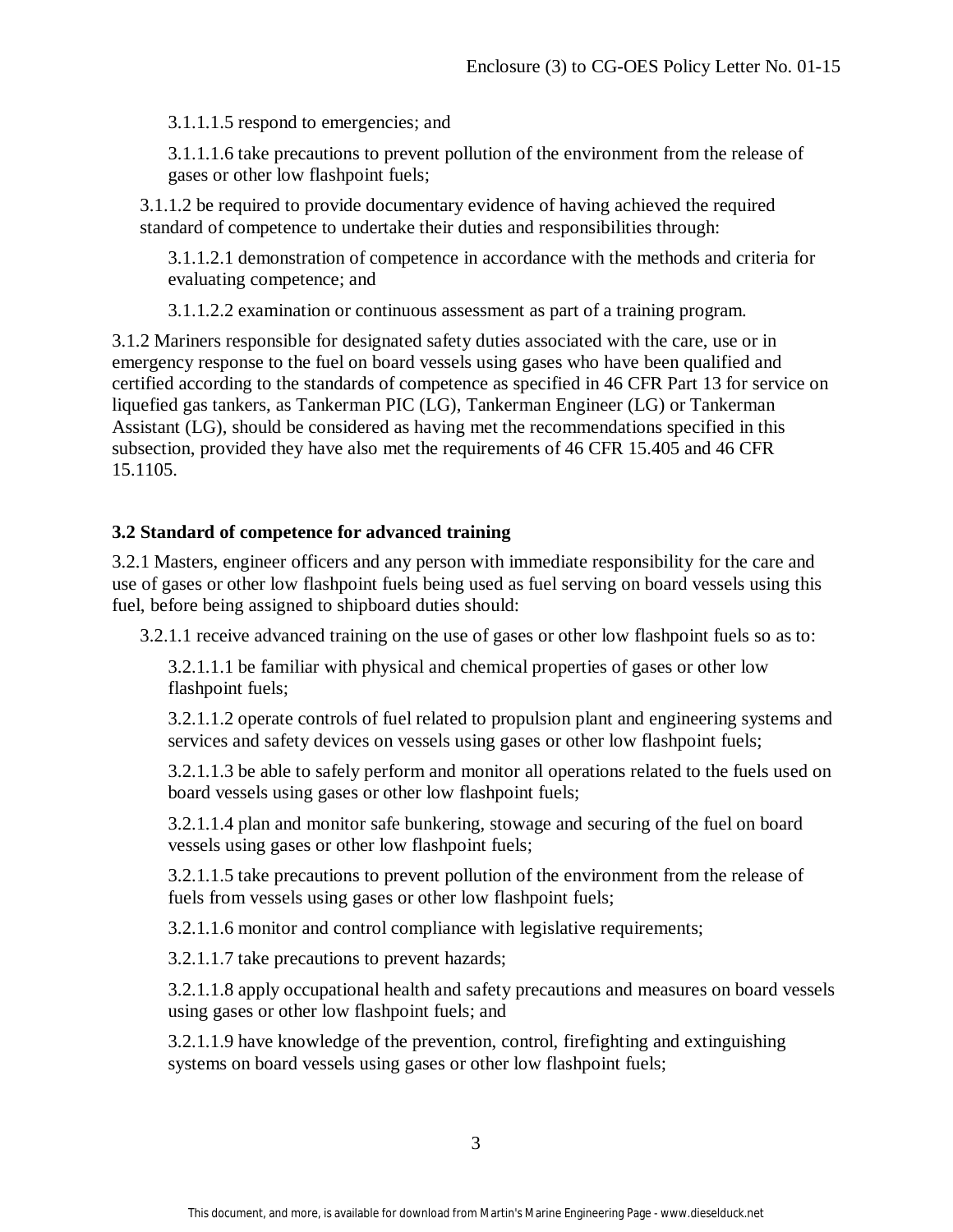3.2.1.2 be required to provide documentary evidence of having achieved the required standard of competence to undertake their duties and responsibilities through:

3.2.1.2.1 demonstration of competence in accordance with the methods and criteria for evaluating competence; and

3.2.1.2.2 examination or continuous assessment as part of a training program.

3.2.1.3 Masters, engineer officers and any person with immediate responsibility for the care and use of fuels on vessels using gases who have been qualified and certified according to the standards of competence specified in 46 CFR Part 13 for service on liquefied gas tankers as Tankerman PIC (LG) or Tankerman Engineer (LG) should be considered as having met the recommendations specified in this subsection, provided they have also met the requirements of 46 CFR 15.405 and 46 CFR 15.1105, and have completed sea going service of three months in the previous five years on board a tanker carrying gases.

# **4 DOCUMENTARY EVIDENCE**

4.1 Documentary evidence such as course completion certificates, company letters, etc. should be issued indicating that the holder has successfully completed the basic or advanced training, as appropriate.

4.2 Mariners working on board an inspected natural gas-fueled vessel who have responsibility for bunkering and/or the operation of natural gas fuel systems must hold a Merchant Mariner Credential (MMC) with an appropriate endorsement as required under 46 CFR 15.401 authorizing service on board the vessel and should hold documentary evidence of meeting the advance training contained in paragraph 3.2 above.

4.3 Mariners working on board an uninspected natural gas-fueled vessel who have responsibility for bunkering and/or the operation of natural gas-fuel systems should either comply with paragraph 4.2 above or be issued a letter of designation by the company listing them as a person-in-charge (PIC) of the transfer of natural gas as fuel and/or the operation of the natural gas-fuel system aboard the vessel or class of vessels upon which they are serving. The letter of designation should state that the holder has received formal advance instruction in accordance with paragraph 3.2 above to ensure his or her ability to safely and adequately carry out his or her duties and responsibilities as PIC. Also, mariners working on board uninspected natural gas-fueled vessels who are not required to hold an MMC but who have designated safety duties associated with the care, use or emergency response to the fuel on board should hold documentary evidence that the holder has received sufficient formal basic training in accordance with paragraph 3.1 above, to ensure his or her ability to safely and adequately carry out his or her duties and responsibilities.

4.4 The Coast Guard will review courses submitted on a voluntary basis that are designed to meet the training guidance outlined in paragraphs 3.1 and 3.2. These courses will be issued a letter attesting to the review and its conformance with the training, as appropriate, in this guidance. If training regulations are published, courses that were subject to this review will have to be re-submitted for approval in accordance with the regulations in 46 CFR 10.402. Course providers may submit the course information to the National Maritime Center, either by mail or electronically. The course information should include: the course name, the name of the